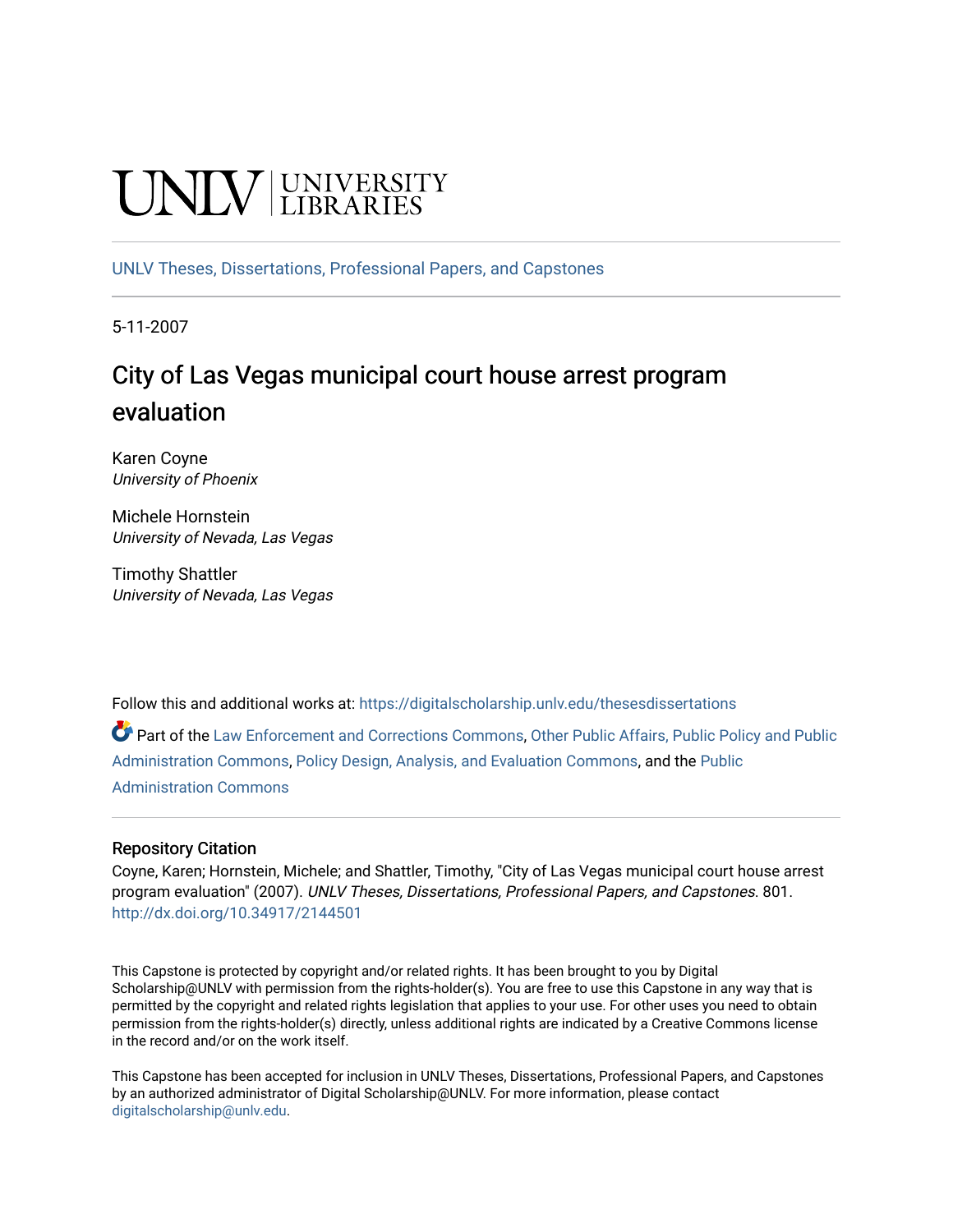City of Las Vegas Municipal Court House Arrest Program Evaluation Spring 2007



# Karen Coyne Master of Public Administration Candidate Certificate Program, Public Administration Bachelor of Science, Business Management University of Phoenix Associates of Applied Science, Criminal Justice Community College of Southern Nevada

Michele Hornstein Master of Public Administration Candidate Certificate Program, Public Administration Bachelor of Arts, Criminal Justice University of Nevada, Las Vegas Associate in Arts, Liberal Arts and Sciences State University of New York at Morrisville

Timothy Shattler Master of Public Administration Candidate Certificate Program, Public Administration Bachelor of Science, Business Administration University of Nevada, Las Vegas

> University of Nevada, Las Vegas PUA 791 Dr. Christopher Stream May 11, 2007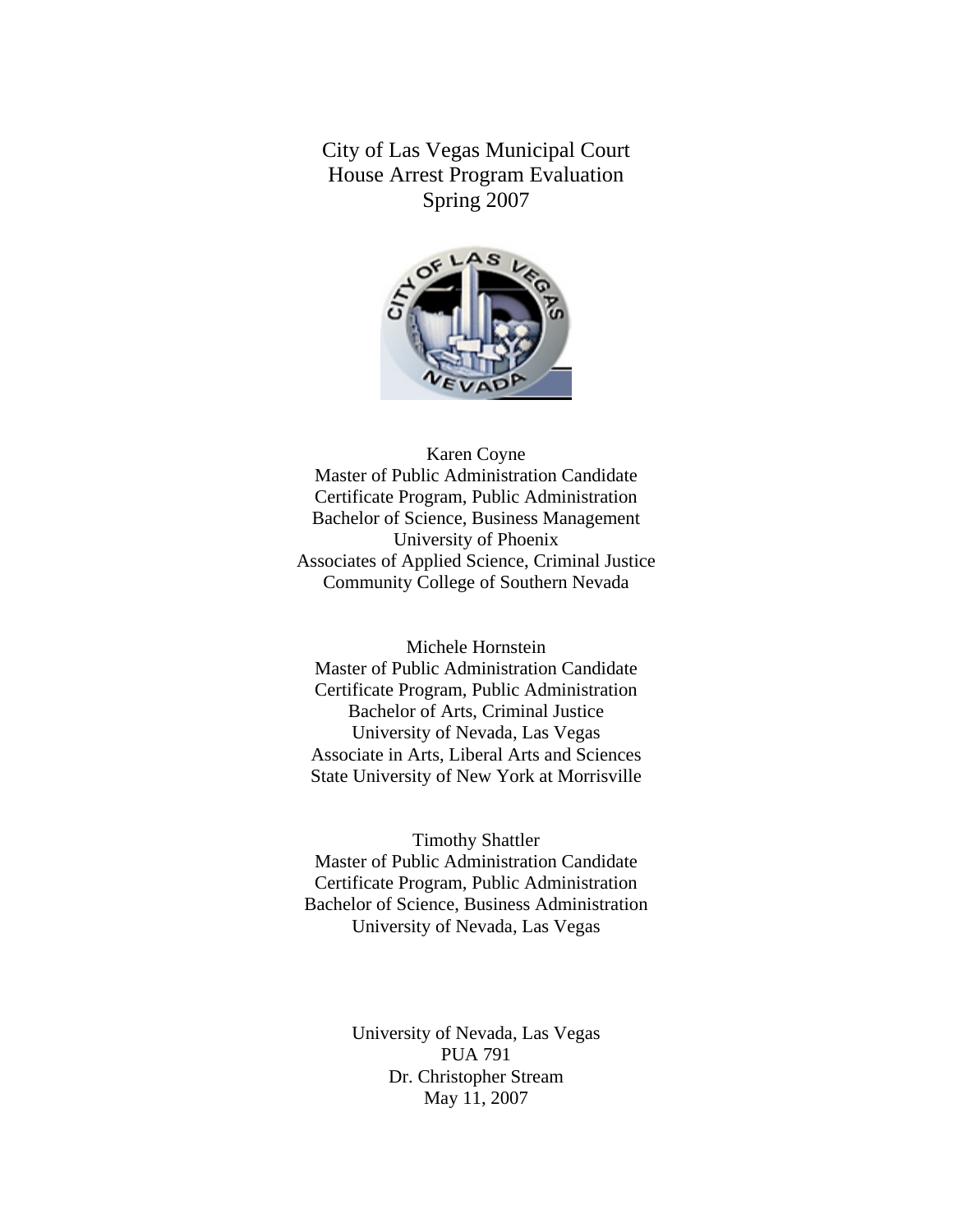# **Acknowledgements**

Special acknowledgement extended to the University of Nevada, Las Vegas, Public Administration Staff, for assisting us with the opportunity to learn and apply our knowledge with their continued guidance. We would also like to thank the City of Las Vegas House Arrest Staff in maintaining on-going communication during the evaluation period, and supporting the evaluation of their program.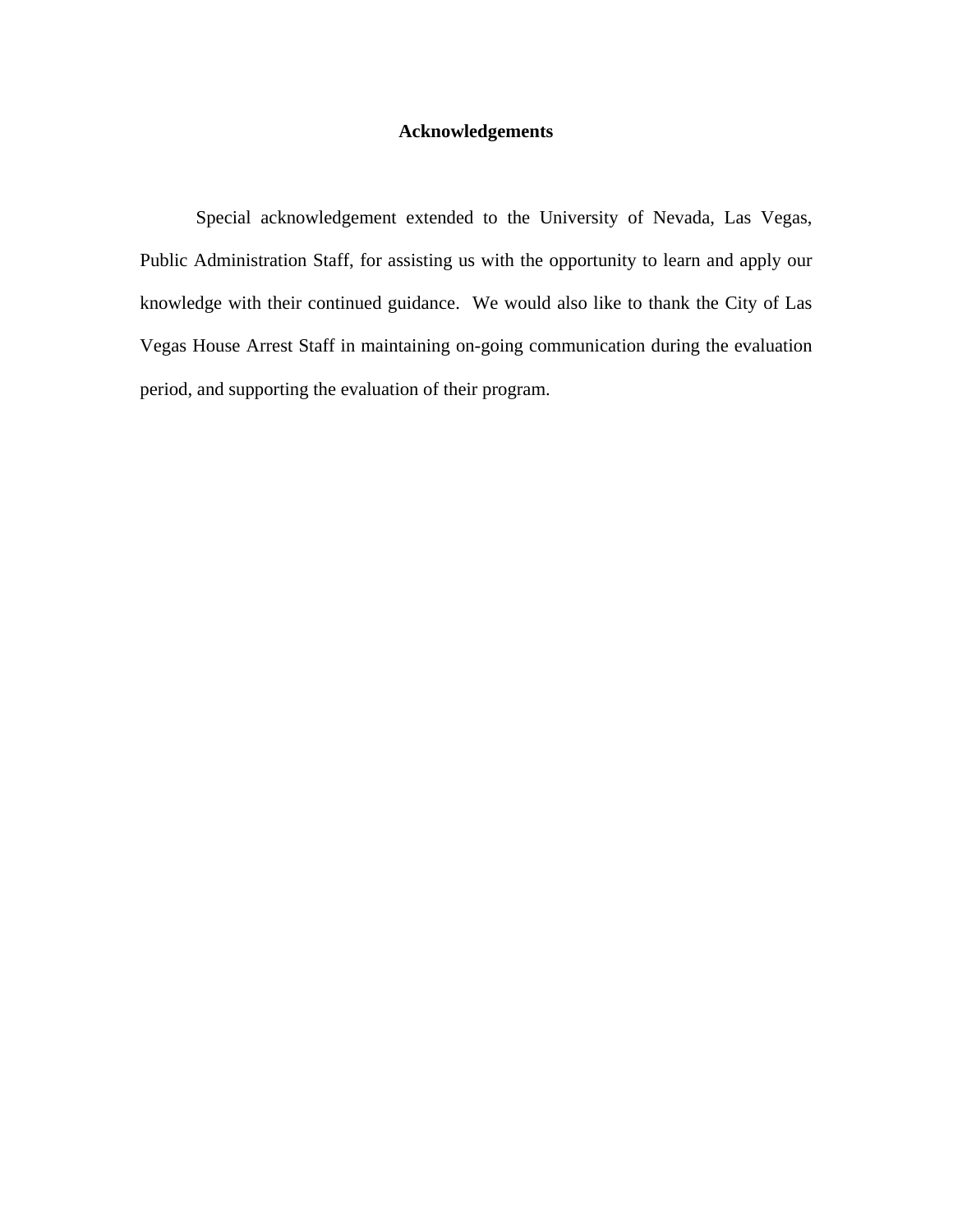| <b>Table of Contents</b> |  |
|--------------------------|--|
|                          |  |
|                          |  |
|                          |  |
|                          |  |
|                          |  |
|                          |  |
|                          |  |
|                          |  |
|                          |  |
|                          |  |

Appendix/References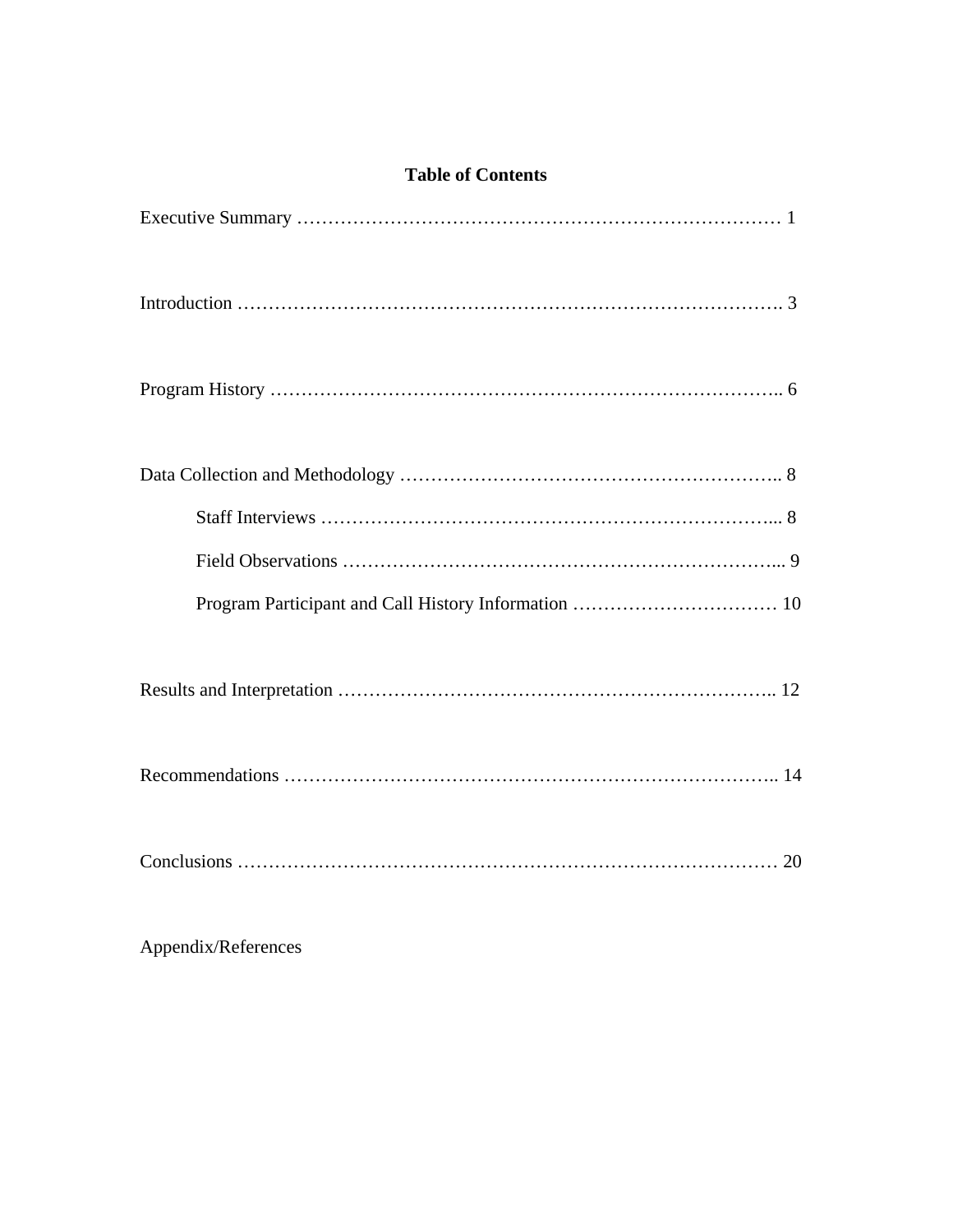#### **Executive Summary**

The City of Las Vegas operates a municipal detention facility, primarily housing offenders who have committed misdemeanor crimes within the 130 square miles of the Las Vegas City limits. Similar to many jurisdictions, within the State of Nevada, but also across the Country, the offender population is on the rise. The City's inmate population has grown steadily at a rate of 10%, annually, for five years. This trend, when calculated as a future projection, suggests the City must be prepared for the misdemeanant population to swell from its current daily average of 1144 to more than 3000 inmates by the year 2020. With the facility already near capacity, the expenditure of significant capital funds is inevitable, as the organization prepares for this anticipated growth and strives to ensure the conditions of confinement remain legally acceptable.

The City's Department of Detention and Enforcement administers municipal jail operations. Staff conducted a recidivism study which revealed 44% of the 34,000 inmates booked into custody in 2006 were repeat offenders within one year of their original visit. Some 1782 people were incarcerated more than 3 times in one year. The average length of stay at the City's detention facility is approximately 12.24 days and the cost to house an inmate is \$100.00 per day.

The analysis revealed recidivism costs the Las Vegas community roughly \$16.9 million, annually for municipal detention operations, alone. The calculations do not include the fiscal impact to the Municipal Court, the costs associated with patrol officer interaction, nor do they include the expenses associated with social service intervention. Regardless, these figures represent a great opportunity to reduce jail operational costs through the use of alternatives to incarceration for non-violent offenders.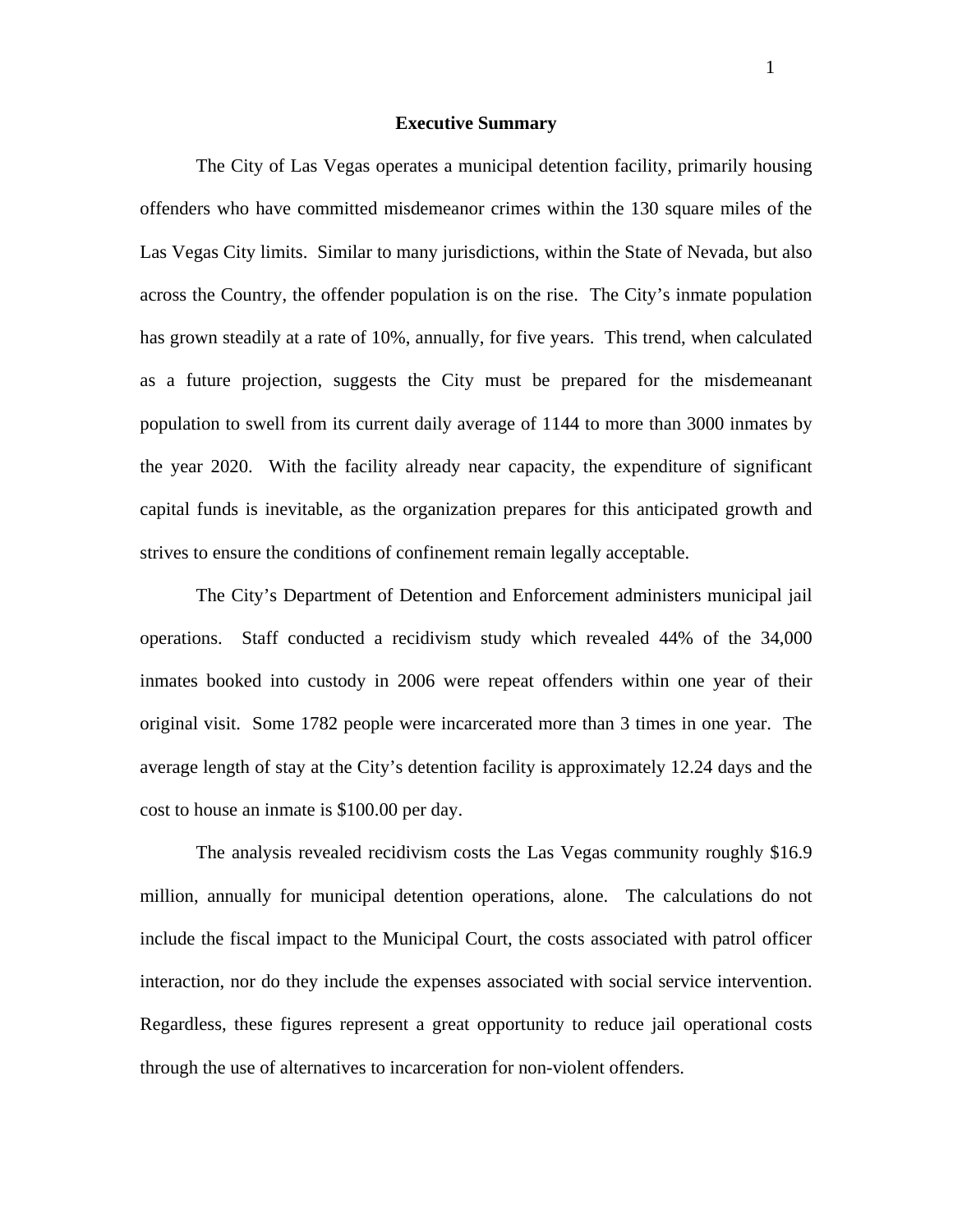The following work will offer an overview of the City of Las Vegas House Arrest Program. The evaluation is narrowly focused on one aspect of the program. The study seeks to identify the participant violations of program defined parameters occurring after hours and on weekends, when local staff is not available to monitor participant activity. The assessment further seeks to identify the manner in which the violations are handled and the ultimate consequences imposed for such non-compliance.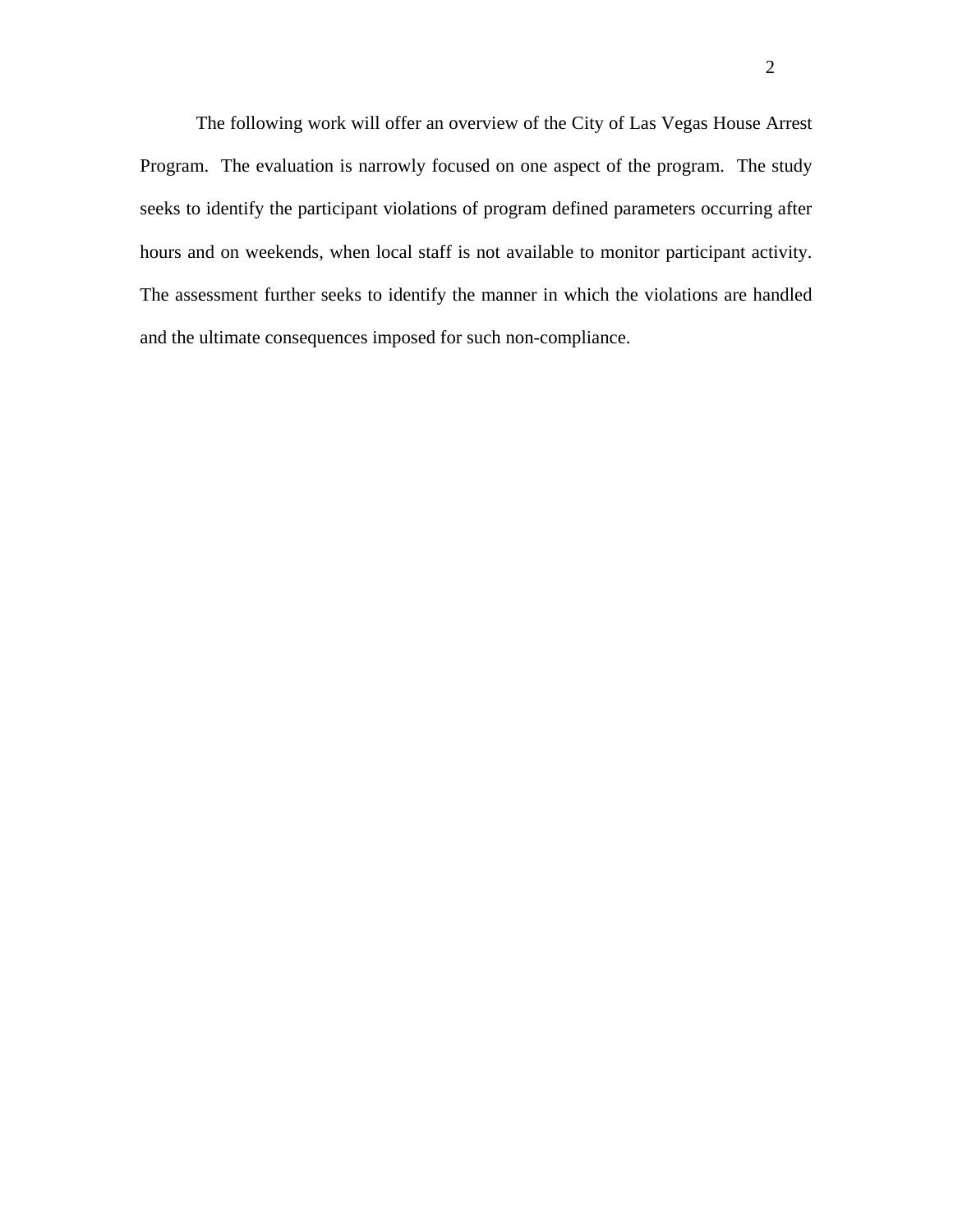#### **Introduction**

The United States achieved a milestone in American History in the fall of 2006 by marking the arrival of our 300 millionth resident (US Census Bureau, 2007). As the Country's population continues to grow, so has the offender population. In fact, in the past 35 years, the offender population has swelled from less than 200,000 to the more the than 2.5 million who are incarcerated today (US DOJ, 2007). Jails and prisons are bursting at the seams and the short term resolutions are limited; more jail bed space is immediately necessary to relieve overcrowding and improve the overall conditions of confinement.

The municipally operated detention center in Las Vegas, Nevada, statutorily mandated to house misdemeanant offenders who have committed crimes within the city limits, has experienced a 10% increase, annually, in the inmate population over the past five years. This trend, when translated into future projections, suggests the City's inmate population will peak at 3000 inmates by the year 2020, some 2000 inmates above the present day average population.

The growth of this segment of our population, alone, is somewhat alarming, but equally if not more so is the projected capital improvement expenditures required to accommodate this growth; the estimates in the state of Nevada, alone are well into the billions.

The City's facility is one, of many within various jurisdictions throughout the state, facing similar challenges; all of which require significant capital expenditures and each of which will find it difficult to locate land as few citizens support the construction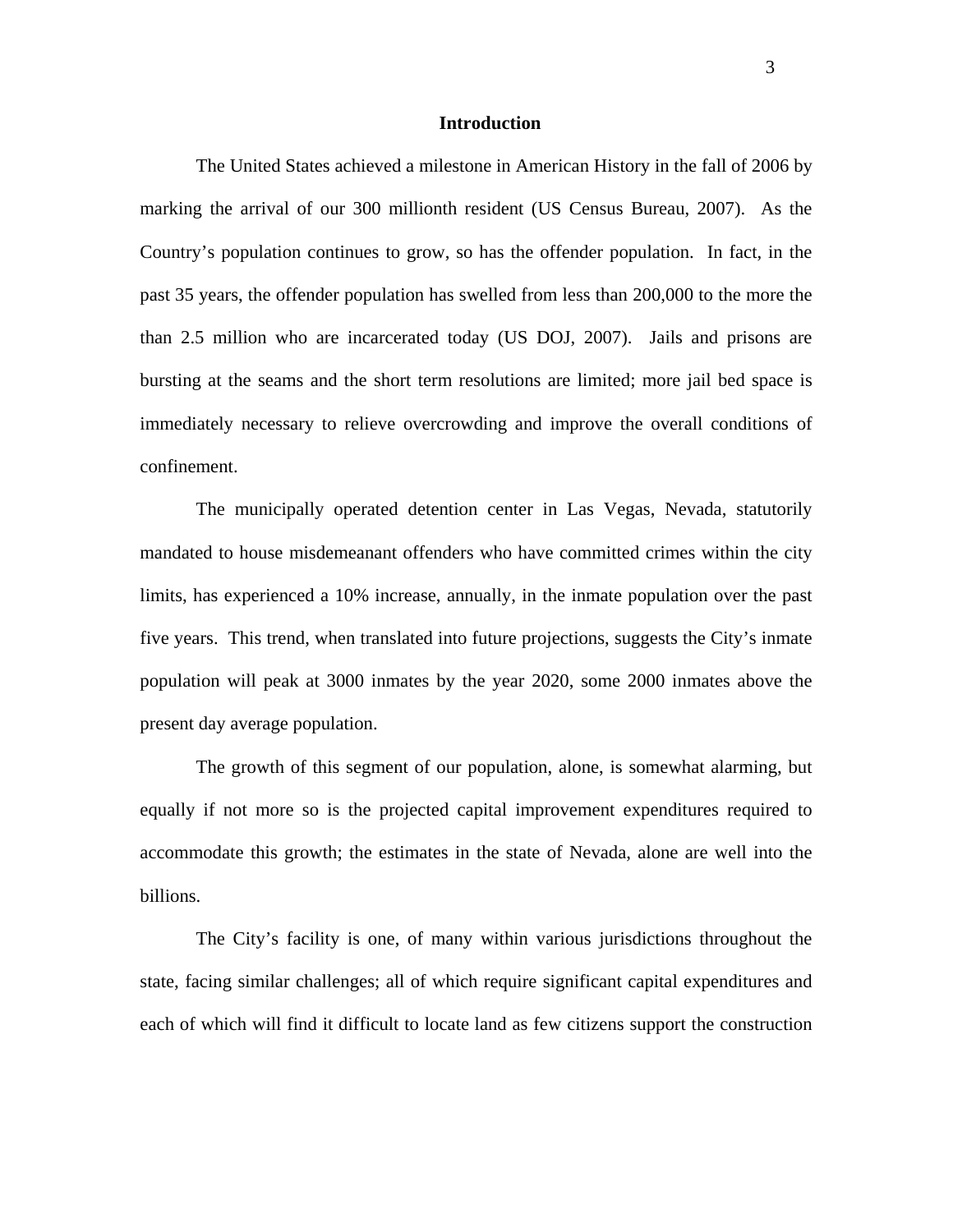or expansion of such facilities near their homes, schools, places of employment or near where they shop and play.

Unfortunately, the immediate and short term options are limited; additional jailed space is required to meet the needs of the existing offender population. Opportunities exist for medium and long range plans, to identify alternative methods for imposing criminal sanctions.

Alternatives to incarceration are becoming more widely available and accepted by the public. Options such as specialty courts and residential confinement afford defendants an opportunity to maintain employment, which assists with maintaining a residence and in many cases sustains the family unit, as a whole. In addition to these tangible benefits one additional, but generally unforeseen, advantage is a reduction in jail population and corresponding expenditures.

Housing an inmate at the City of Las Vegas Detention Center costs approximately \$100.00 per day and the average length of stay is 12.24 days. More than 34,000 inmates were booked into custody at the facility in 2006 for a total operating cost of \$42 million, annually. Capital expenditures will exceed the billion dollar mark, in combined jurisdictional spending throughout the state of Nevada, in the next 10 years.

In an effort to positively influence a reduction in the inmate population at existing detention facilities, specifically the detention center operated by the City of Las Vegas, Department of Detention and Enforcement, this work evaluated components of the residential confinement program supported by the City of Las Vegas and sanctioned by the Municipal Court.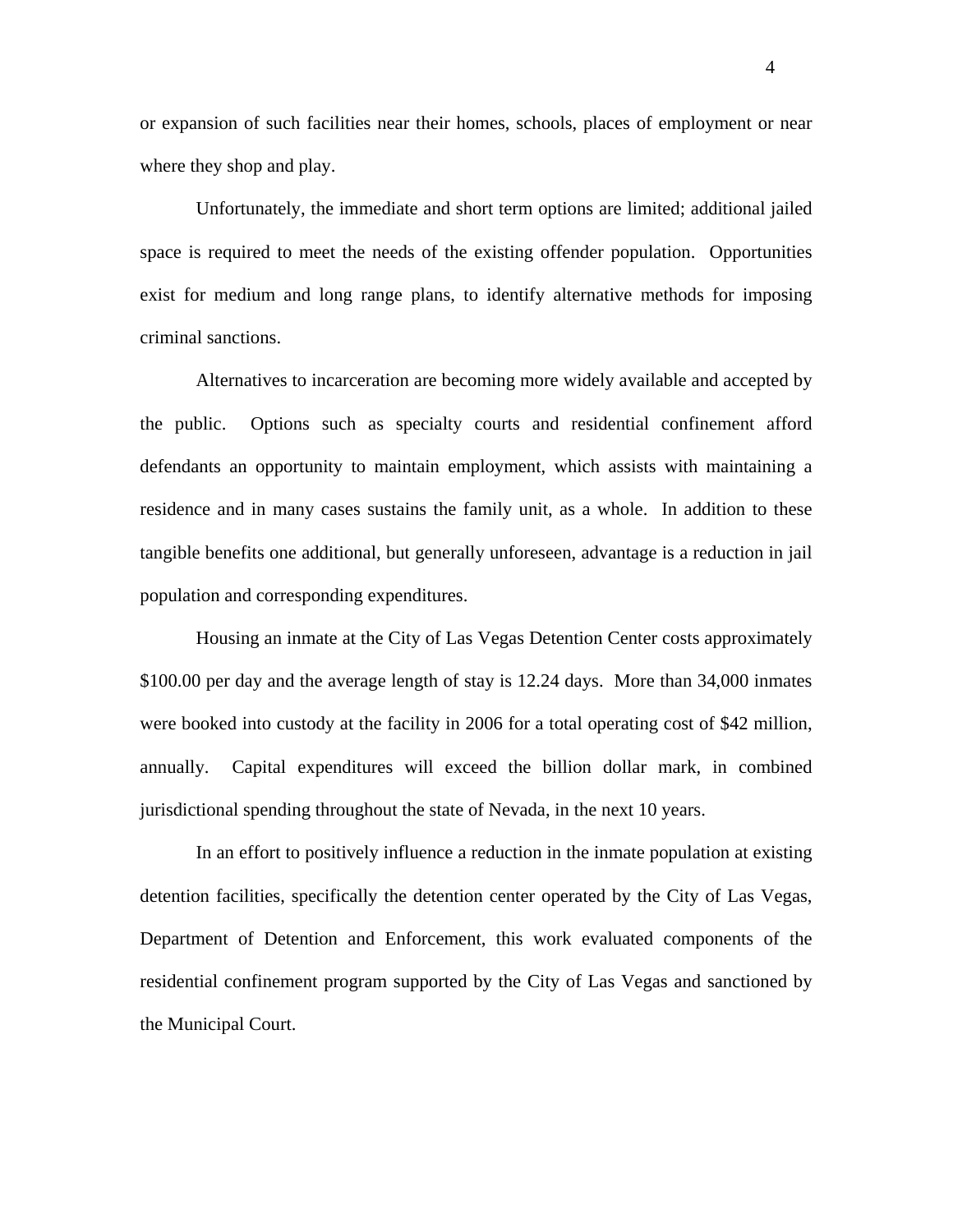This evaluation focused on program violations occurring after hours and on weekends, as staff are not deployed during those times, and further how the violations were administratively handled. Violations are defined as any non-compliance with the House Arrest Program parameters. Call results were broken out into eleven (11) categories, eight (8) of which were considered violations, three (3) of which were nonviolation.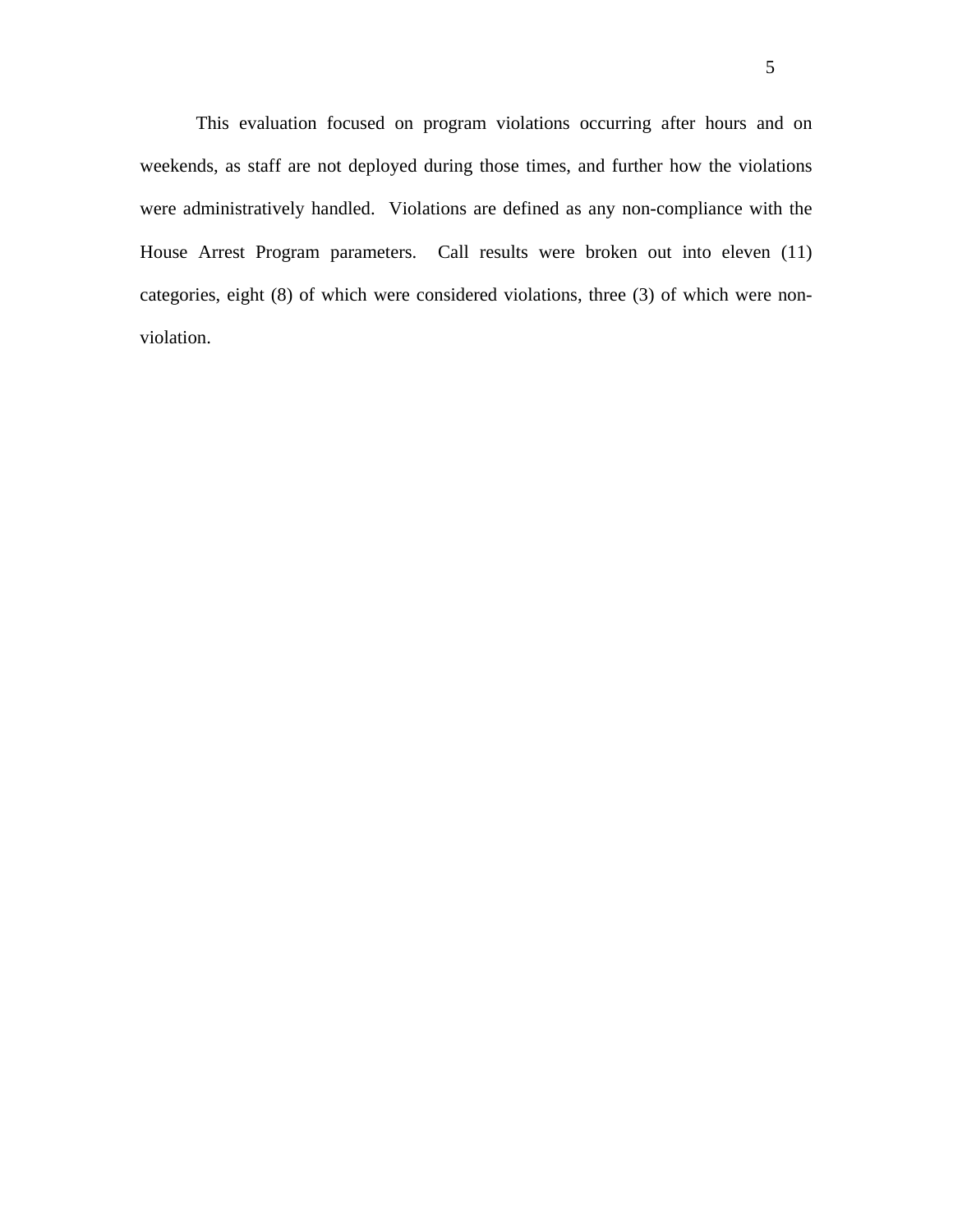#### **Program History**

The City of Las Vegas House Arrest Program was born in 1991. This alternative sentencing program is sanctioned by the municipal court and its mission is to offer an incarceration alternative in lieu of jail. Since the program's inception, participation has steadily grown and staff have increased from (2) in 1991 to a present-day team of six (6); one (1) supervisor, three (3) House Arrest Officers, one (1) support staff, and one (1) part-time. Staff is deployed on a four (4) day per week, Monday through Thursday, ten (10) hour per day schedule, 7:00 A.M. to 5:00 P.M., which complement Municipal Court operations.

The House Arrest Program reports annual revenues of \$250,700. The approximate 600 annual participants pay \$12.00 per day which suggests the average length of residential confinement is approximately 35 days in duration.

#### **[\$250,700 (revenue) / 600 (participants) = \$418/\$12.00 (per day) = 34.8 days)]**

The program reports an annual jail savings of \$602,000, based on this analysis; however, present day jail costs are estimated at \$100.00 per day, per inmate with an average length of stay estimated at 12.24 days. This calculation reveals jail savings are slightly higher at \$734,400:

#### **[600 (inmates) \* \$100.00 (cost per day) = \$60,000 \* 12.24 (average days) = \$734,400]**

Interestingly, the number of program participants, annually, represents approximately 1.7% of the 34,000 annual inmate incarcerations at the City of Las Vegas Detention Center and the estimated annual jail savings of \$734,400 represent roughly 1.7% of the estimated \$42 million in jail operating costs.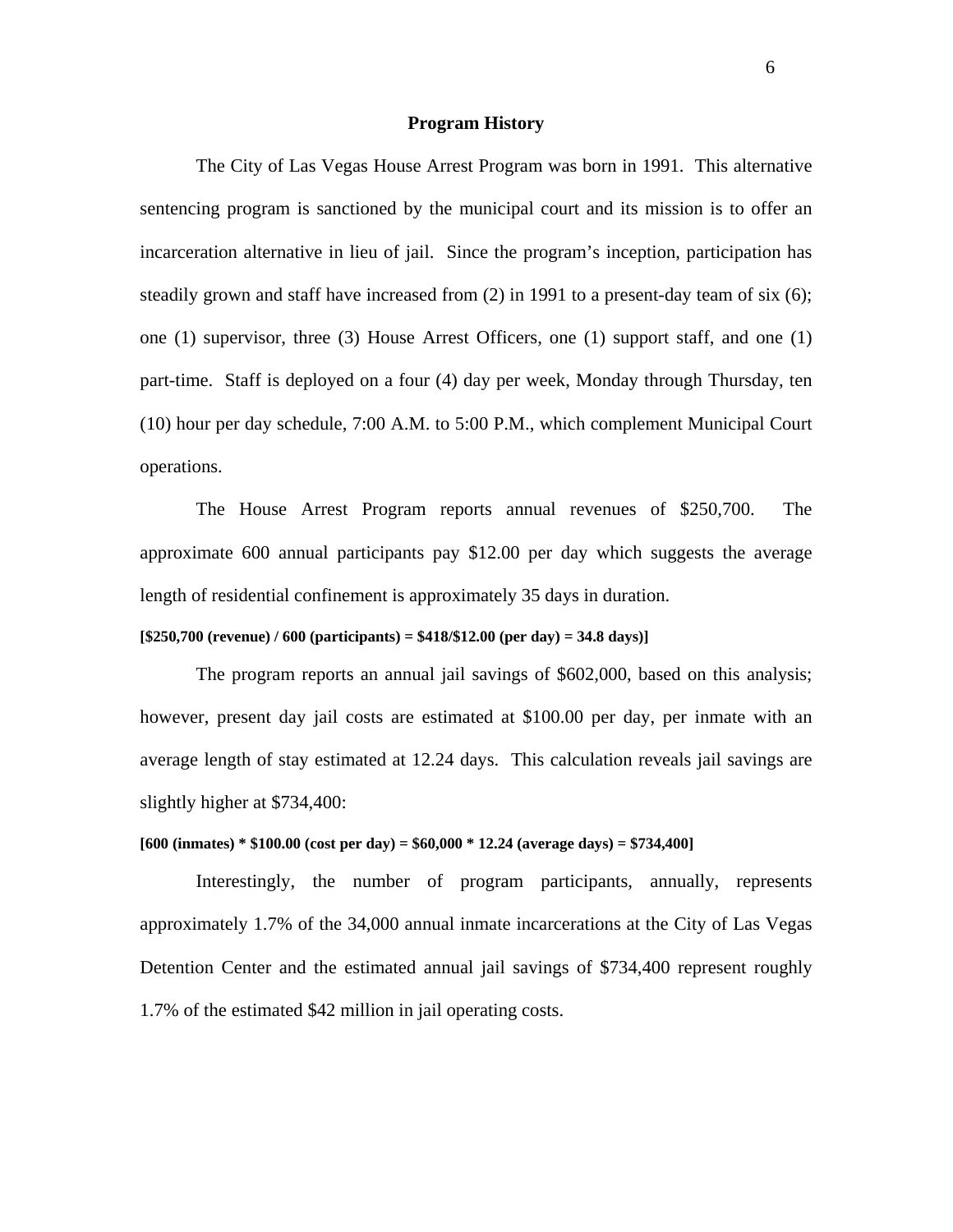## House Arrest Eligibility:

Perspective participants must be non-violent, specifically no prior arrests for battery domestic violence. Often participants are those who have work program failures, multiple warrants or petty crimes such as larceny or contempt of court, all of which are misdemeanor violations, the lowest existing crime category. Participants must also have residential phone service; they must be gainfully employed and willing to pay a daily program fee of \$12.00, which is credited towards any fines the participant may have been assessed through the judicial proceedings. The judges, of course, have the ultimate authority to waive any and all program fees.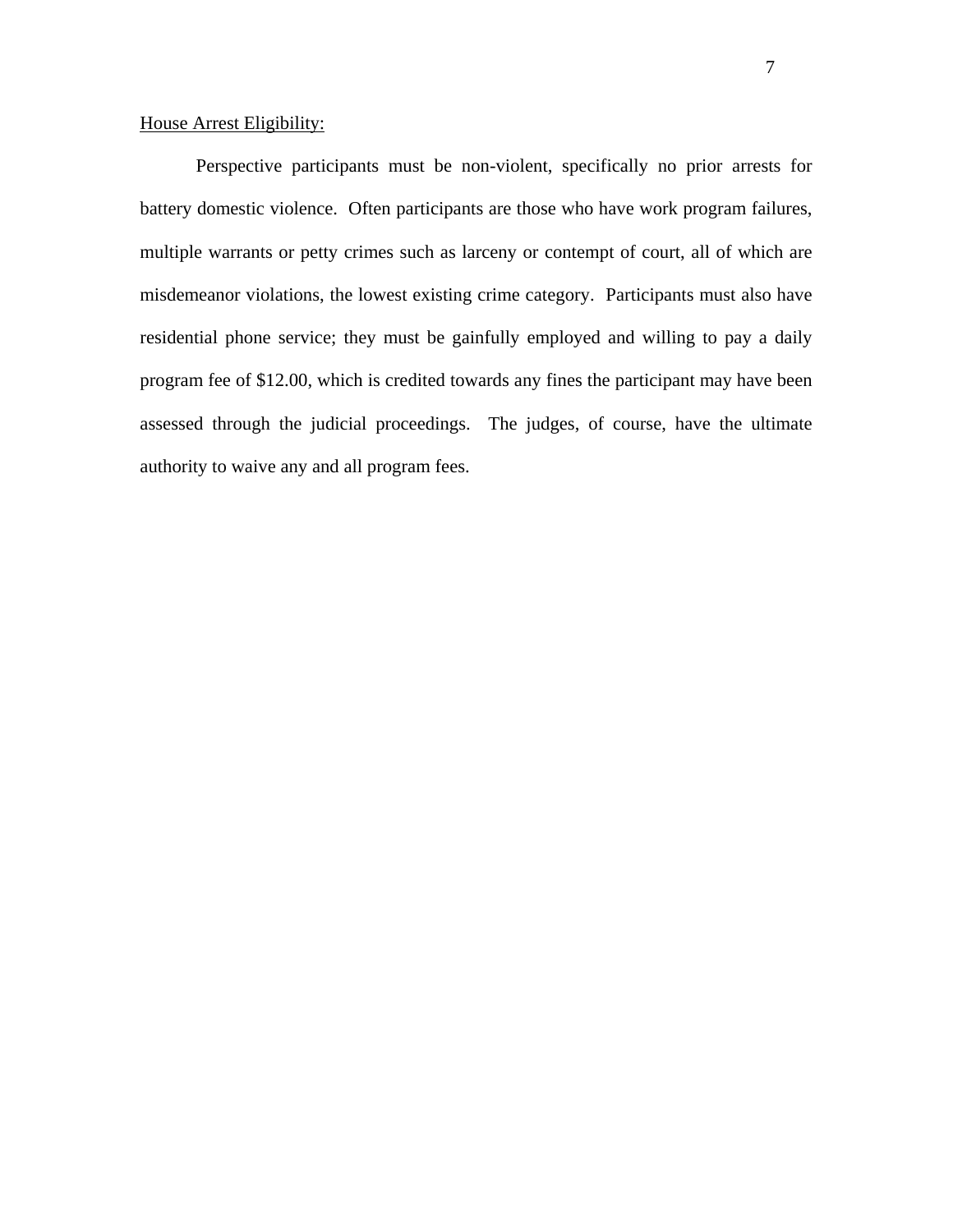#### **Data Collection and Methodology**

The evaluation team initially met with program managers to outline the scope of and gain their endorsement for conducting an evaluation of the House Arrest Program. The program managers were interested and accommodating. The original scope of the project was fairly broad and would best be categorized as a full program evaluation. Due to time and resource constraints, the extent of the evaluation was more narrowly focused, specifically on violations occurring after business hours and on weekends, which for purposes of this evaluation are described as Friday, Saturday and Sunday, and further, the manner in which those violations were administratively handled.

The team then met with and interviewed House Arrest staff, collected and reviewed program policies and procedures, collected program participant and call history information, attended a program orientation with four offenders, accompanied a House Arrest Officer at the residence of an offender to observe the installation of the telephonic breathalyzer analysis machine and signed up as a participant to test and attempt to deceive the system.

#### Staff Interviews:

The House Arrest staff indicated the program hosts approximately 600 participants annually. Although the electronic files supporting this number were not available, House Arrest staff was able to verify participation through actual Court Referral Records. The team determined a random sample of 100 cases would adequately demonstrate any type of variation in the violation patters; furthermore, the sample size would be significant enough to generalize the results to the remaining participant population. Unfortunately, due to a computer glitch, only 167 cases were electronically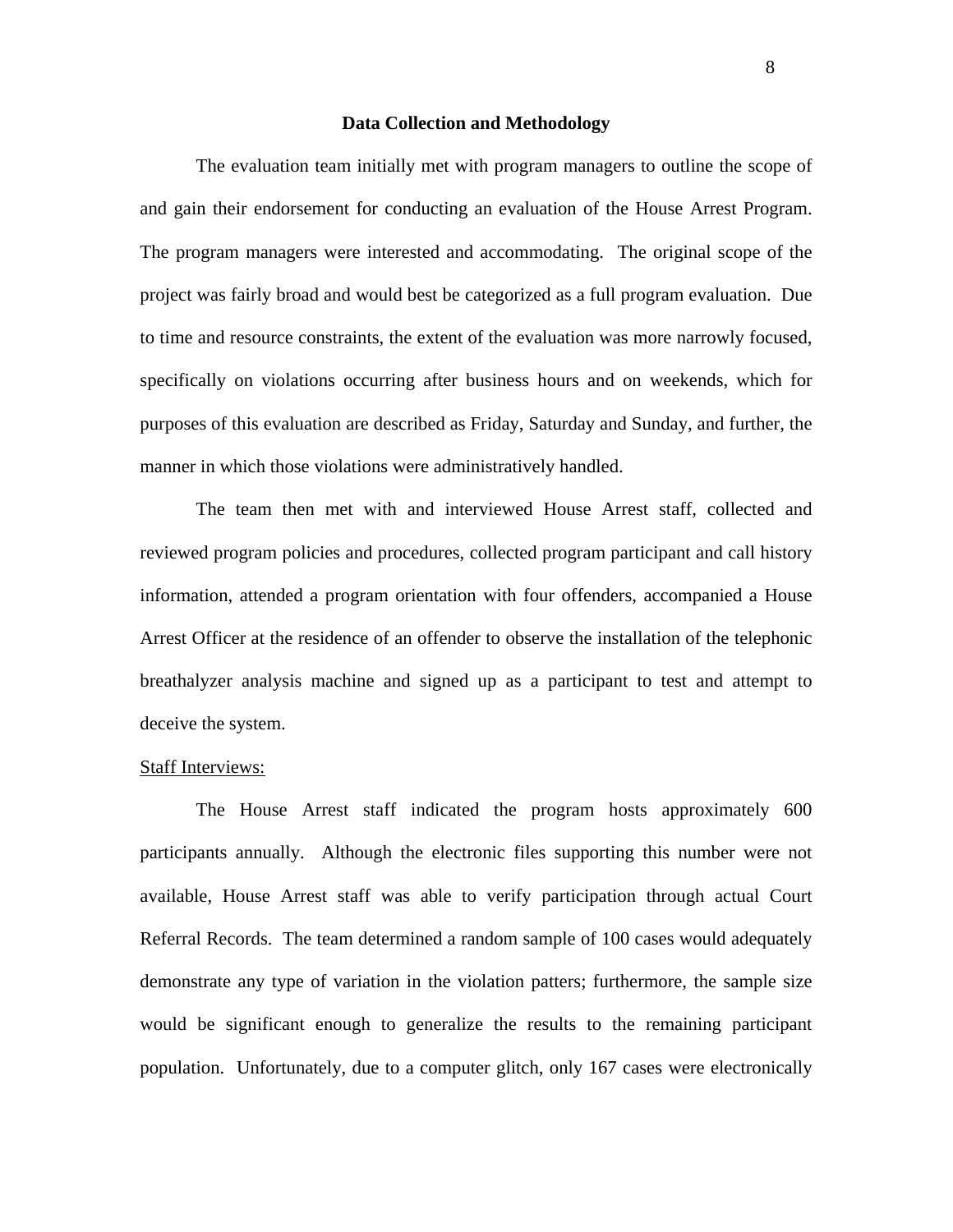available. Ultimately, this team received 100 cases from 2006 and 2007, for evaluation, from which a random sample of 50 participants was drawn.

House Arrest Officers work four days per week, Monday through Thursday, 10 hours per day, 7:00 A.M. to 5:00 P.M. Their daily routine consists of reviewing case files, electronic monitoring reports, hosting orientations, updating participant data, installing monitoring equipment, testifying in court and making residential and employment visits to program participants. Each officer manages an average caseload of 17 cases per month.

The program utilizes Officer supervision and electronic monitoring to ensure participant compliance. Both telephonic and global positioning satellite systems are employed for tracking services. These systems are Voice Verification, Global Positioning Satellite (GPS), and Mitsubishi Electronic Monitoring System (MEMS). The monitoring contractor is G4S Justice Services, located in California.

Currently, the House Arrest Officers are civilian staff; however, the program managers are considering the value of requiring peace officer training and certification, due to the nature of the work the officers perform.

#### Field Observations:

This team attended a program orientation, acting as program participants. The session was approximately 30 minutes in duration, followed by a question and answer segment. During the process, enrollment forms were completed and program set up and daily fees were outlined. The clarified what the participants could expect in terms of calls as well as work and home visits and identified what constitutes a violation. Finally,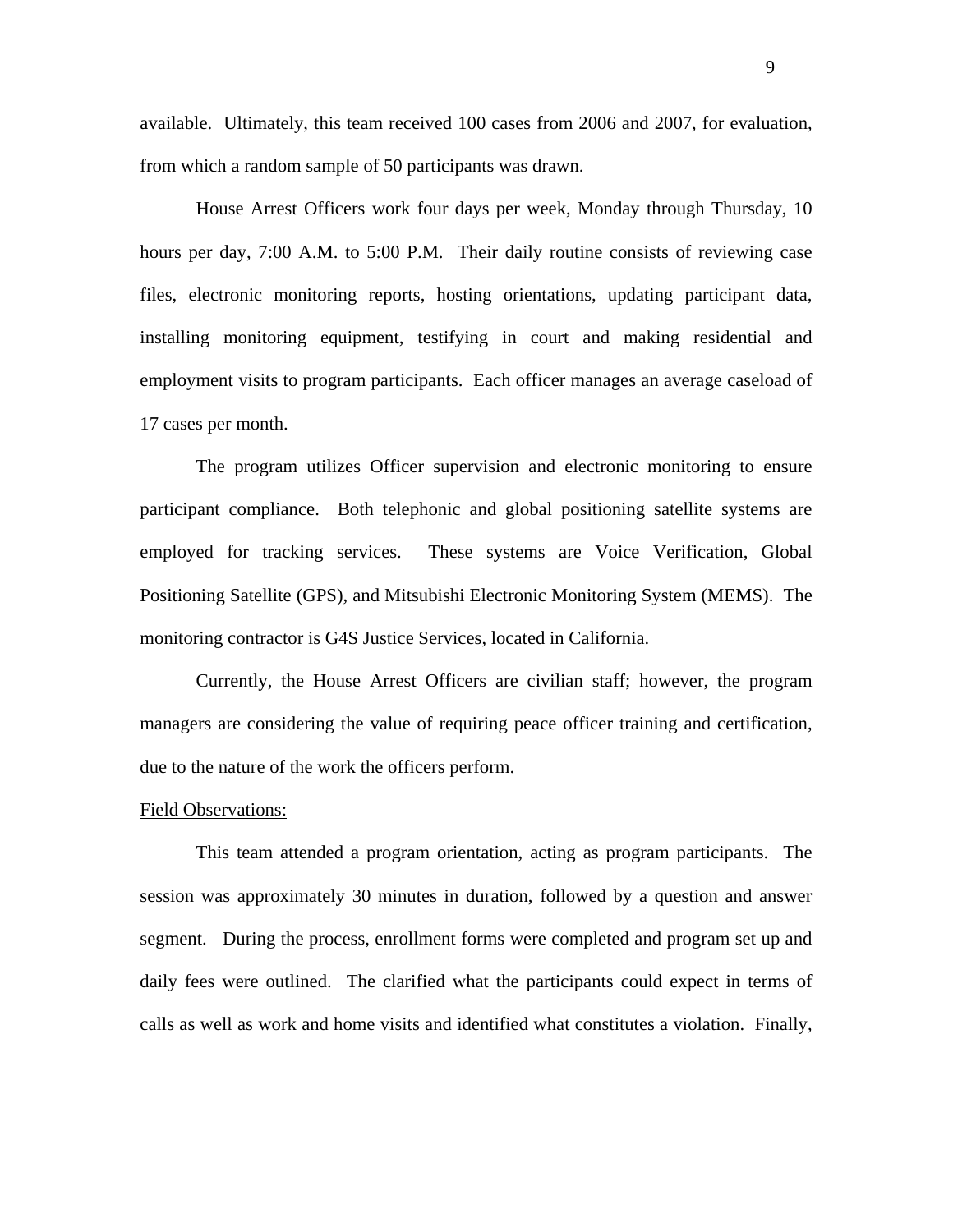instruction was offered regarding the timelines and process by which telephonic enrollment was to be accomplished.

The evaluation team also accompanied a House Arrest Officer to the home of a defendant to observe the installation of a telephonic breathalyzer machine. The Officer connects the device, offers instructions for enrollment and reiterates program parameters. The Officers operates independently in this capacity and without weapons of any kind at his or her disposal. The environment exposes the officers to unpredictable risk.

Finally, one team member enrolled as a program participant, utilizing the telephonic monitoring system. The duration of the experiment was three days. During that time, our team member enrolled, participated and attempted to challenge the system by forwarding calls from his residential telephone to a cellular telephone. The transfer was successful. While the monitoring system logged a violation due to unclear speech on behalf of the participant, the system did not readily identify the call transfer, suggesting the possibility of undetected call forwarding exists. This is a significant program flaw.

#### Program Participant and Call History Information:

Call history information, for each of the 50 participants was entered into a Microsoft Access Database. Once the data entry was complete, a variety of data queries were possible. More than 250,000 entries were made, which resulted in identifying 9020 total calls during the evaluation period; 5,652 of which met the program definition of a violation, compared to 3,368 non-violations. Eleven (11) call results were possible; eight (8) of which fit the program definition of a violation and three (3) of which are considered non-violations: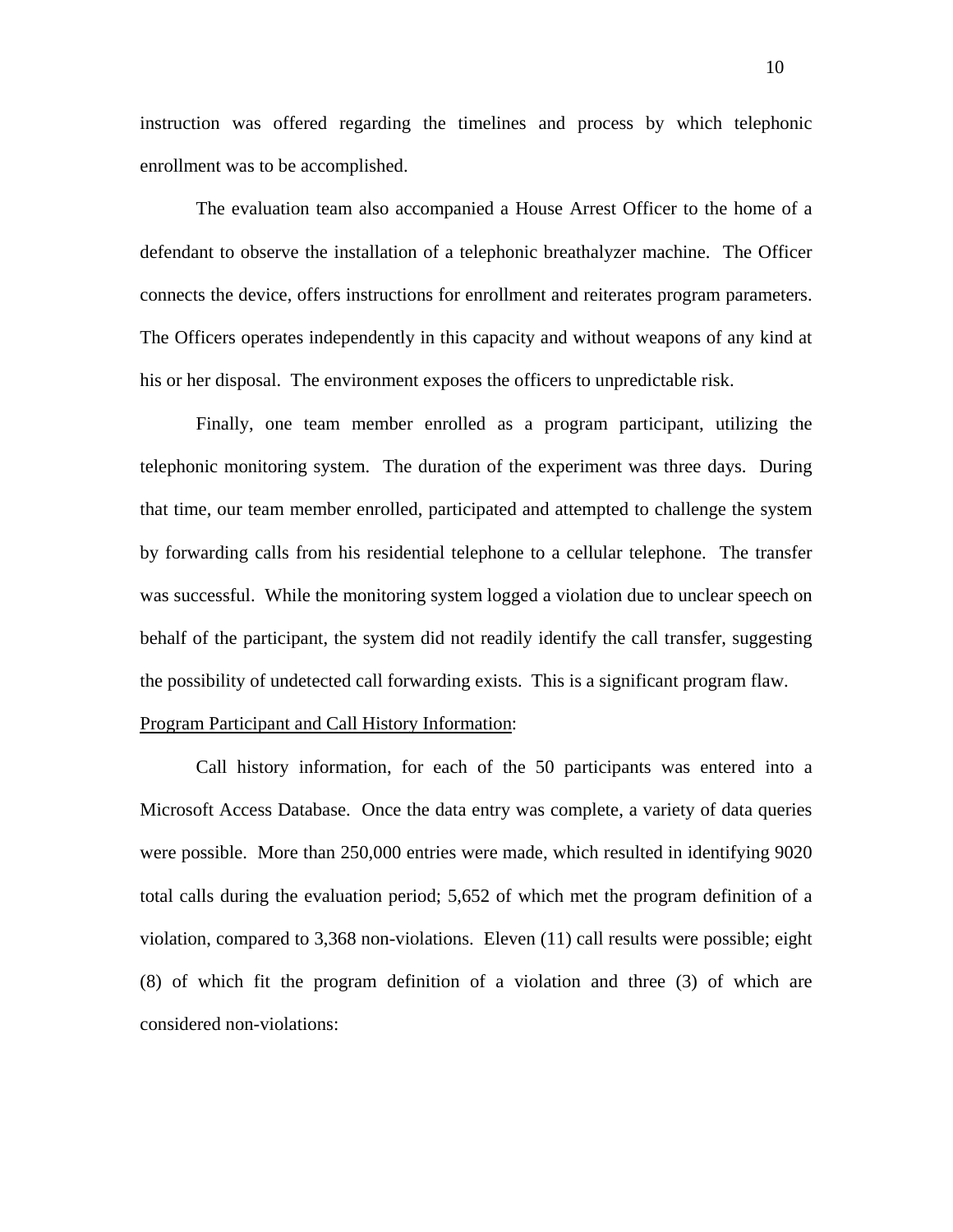Print report Enroll OK Bad or No Call deleted Phone busy **Verified OK** No response Super Verified false Hang up No answer

**VIOLATIONS NON-VIOLATIONS** 

The team also employed the use of Microsoft Excel and created multi-dimensional queries through the use of pivot tables. The results of the queries were charted (see appendices I - VIIII) and focused on the following:

| • Summary of all enrollee calls     | • Violations by weekday                |
|-------------------------------------|----------------------------------------|
| • Call comparison                   | • Call comparison by the hour          |
| Supervisor notified<br>$\bullet$    | • Rate of after hours calls considered |
| • Total call volume by weekday      | in violation                           |
| • Violations resulting in affidavit |                                        |
|                                     |                                        |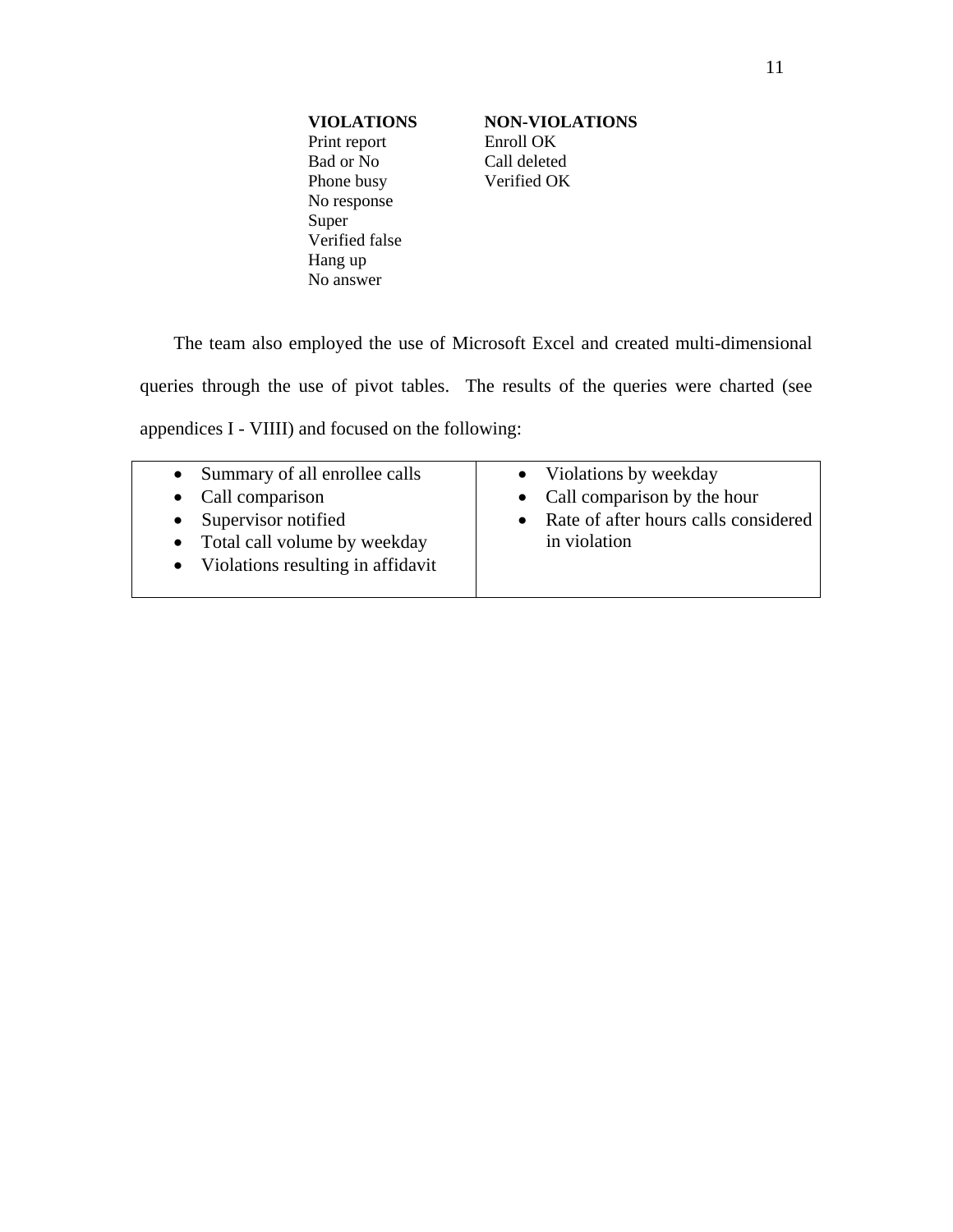#### **Results and Interpretation**

While the City's Municipal Court boasts a steady annual program participation rate of approximately 600, a computer glitch narrowed the available sample of program participants to 167 electronic records. A sample of 50 participants was randomly selected from the available program data during 2006 and 2007. Results of the study revealed that violations occurred 67% of the time compared to 43% which were deemed to be in compliance. No pattern was evident on any given day of the week; however, the violations did increase mid-day and on into the afternoon peaking after normal business hours, specifically between 9:00 P.M. and 2:00 A.M.

The program definition of a violation is non-compliance with any aspect of the program. The House Arrest staff, however, focuses on patterns of violations. An unwritten standard deems only those violations which rise to the level of a supervisory notification are considered legitimate violations. Supervisory notifications are configured within the tracking system. Two consecutive and immediate defined call result violations result in a supervisory notification. Such patterns of violations were identified in 19% of the total calls.

A concern comparable to that of the violation rate is the manner in which violators are handled. This study revealed five (5) of the fifty (50) participants were referred back to the court via written affidavit recommending the individuals be remanded into the custody of the appropriate detention facility, however, 25 of the remaining 45 participants had rates of violation exceeding non-violations, yet no documentation was available to detail the consequences for these specific cases of noncompliance; the remaining 45 were deemed to have successfully completed the program.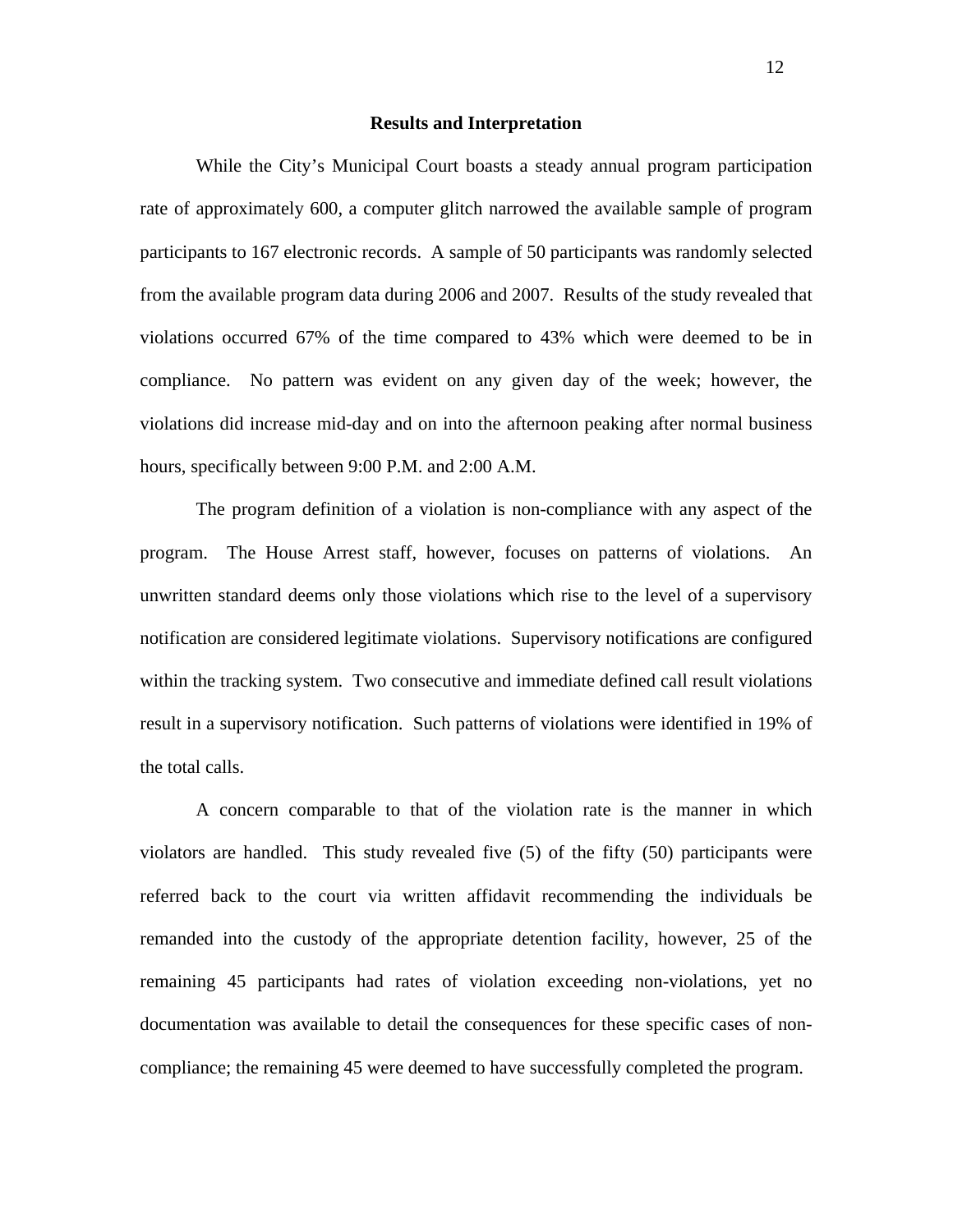House Arrest Officers are empowered to employ discretion in the performance of their duties. Violations occur for many explainable reasons and therefore officers study patterns of violations and to that end consider events resulting in a supervisory notification, which constitutes two immediately consecutive violations, prior to a supervisory alert, are true violations. Taking this explanation into consideration, violations occurred 16% of the time, compared to 67%, as defined by the program definition. Unfortunately, the consequences, again, are no different. No definitive actions taken by the officers or the court are documented when non-compliance issues occur.

This evaluation was narrowly focused on program violations occurring after business hours and on weekends, during which time House Arrest staff are not actively monitoring the computerized tracking systems. The California based contractor responsible for monitoring the system 24 hours reports violations accordingly, however, absent staff availability in the local office, violations are frequently undetected for hours and in some cases for days. The program concept is solid, but these results raise concerns with the credibility of the program implementation. This evaluation makes various recommendations included in the section to follow.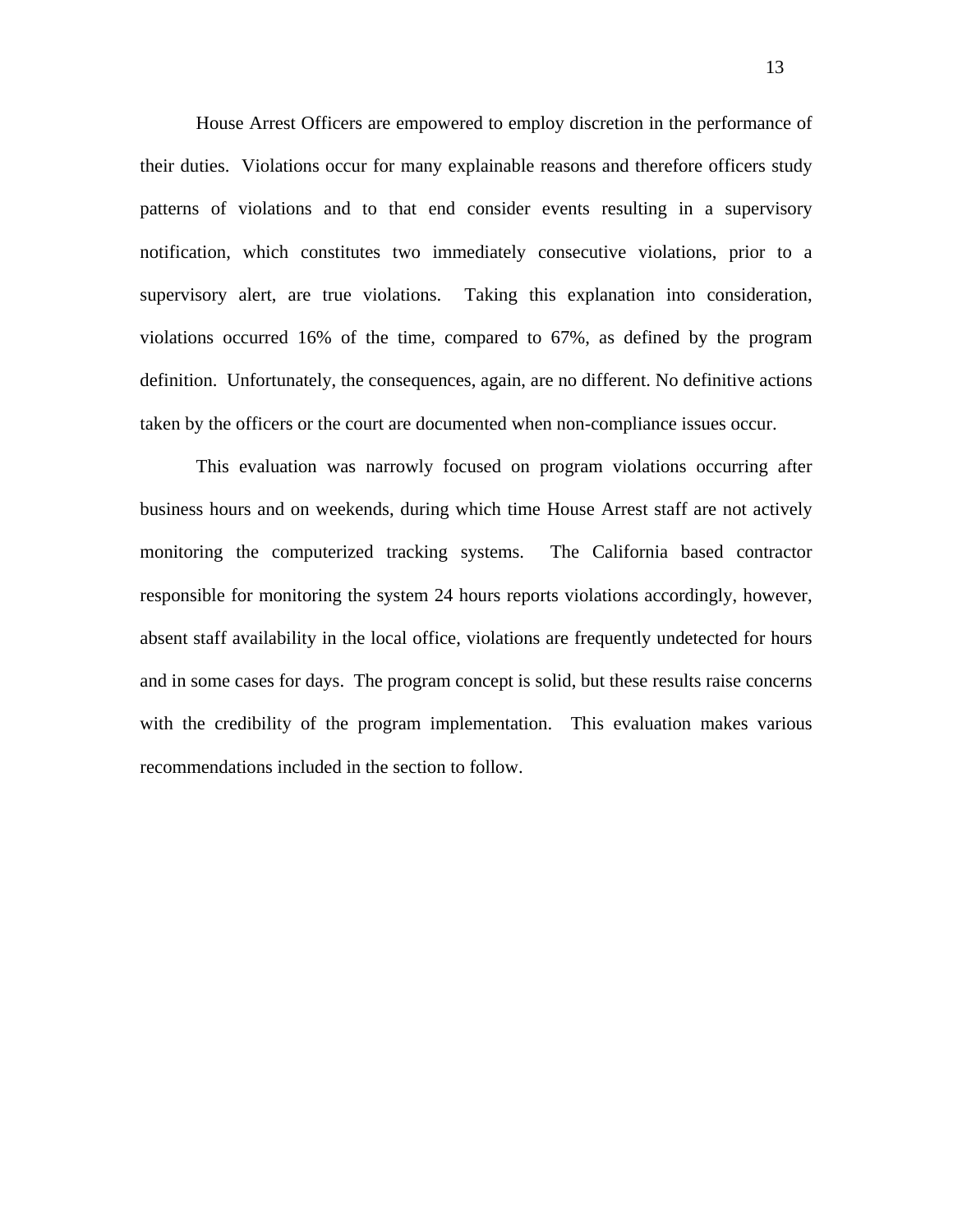#### **Recommendations**

 This assessment coupled with the results analysis draws conclusions which offer opportunities to improve the performance and credibility of this program. The evaluation team offers the following recommendations for the consideration of program administrators, to assist with enhancing their program:

#### Policy and Procedure Enhancement

 Policy and procedure must be updated. These guidelines should contain clear language regarding what, specifically, constitutes a violation. Additionally, staff should create a system for documenting, resolving and tracking violations to ensure those which violate the integrity of the program are addressed in a timely, efficient and judicious manner.

Staff may consider developing a violation matrix, offering the House Arrest Officers guidance as to how many violations, of a particular nature or those which identify some type of violation patter, would rise to the level of court intervention, versus a home or work visit. Furthermore staff should define strategies to employ in the event program participant cannot be located. To effectively implement such a protocol may require staff to gather benchmark data to ensure appropriate consequences are defined.

#### Define Authority

 The House Arrest Officers have been given the responsibility and authority to supervise program participants. This duty in and of itself is an immense responsibility. Presently, prior to taking any consequential action against program participants, the Officers must first document their observations, concerns, and the participant history in the form of a written affidavit, submitting the same to the Court for review and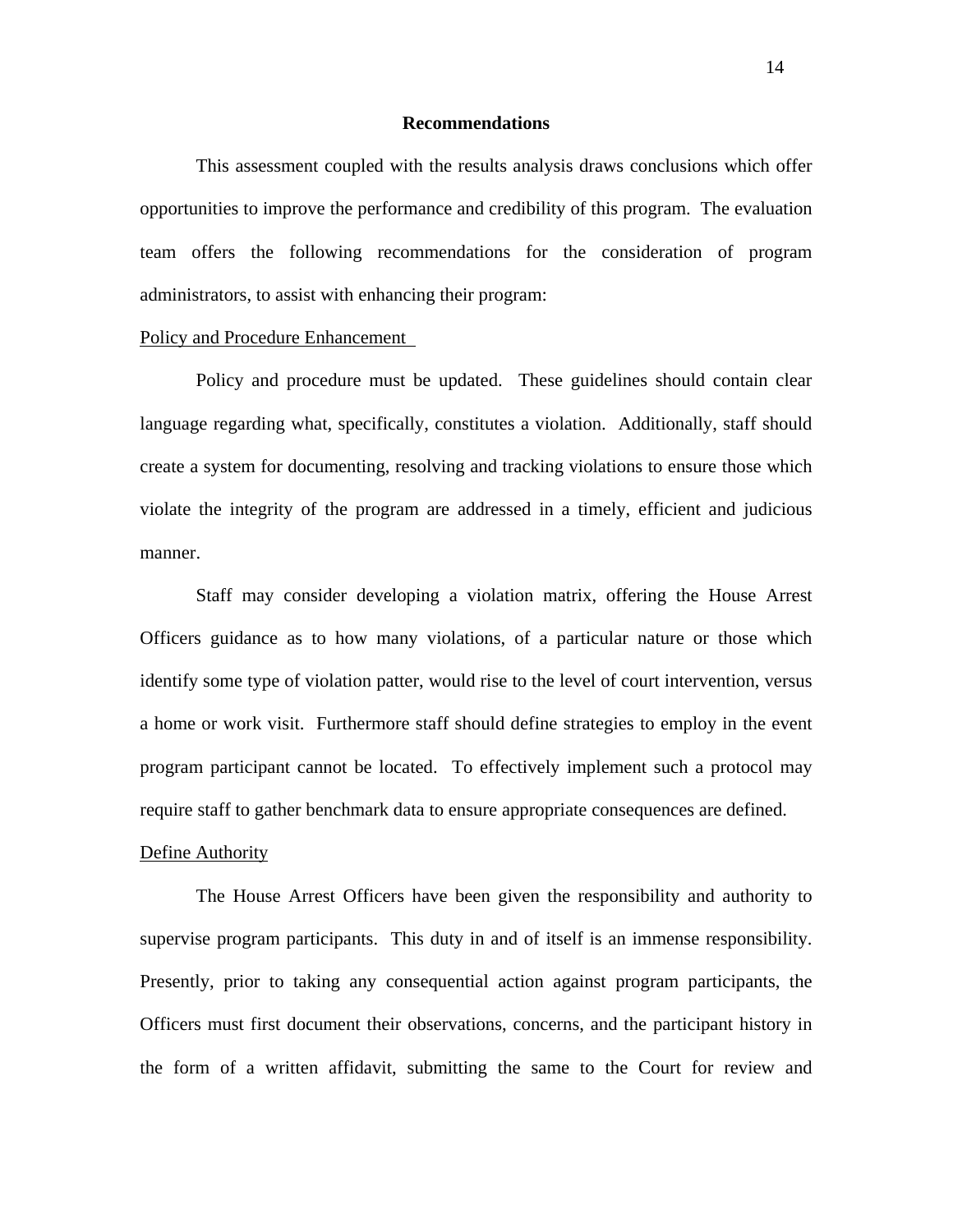consideration. Often times, the catalyst for the affidavit, non-compliance with program parameters, continues absent any consequences for the violator. The perceived lack of accountability, on behalf of the program participant, challenges the integrity and credibility of the House Arrest Program.

 The House Arrest Program is a City sponsored, Court sanctioned program. Prior to participation, the Court must review the participant's criminal history and approve this alternative to incarceration. Given the Court's initial approval, violations of the established program parameters demonstrate probable cause for the House Arrest Officers, empowered by the Court, who must have the vested authority in the State of Nevada, to immediately apprehend the violator and take the individual before a magistrate. The violator, at the Court's discretion, would potentially complete the remainder of the original sentence imposed, behind bars.

#### Establish Non-Compliance Parameters

 It is important to establish program parameters for non-compliance to ensure equitable and consistent enforcement of participant violations. The evaluation team employed the program definition of violation, which was defined as *any non-compliance with program parameters,* in drawing conclusions from data.

Program managers disputed the findings associated with the ratio of violations to non-violations as compared with overall calls. The program managers argued the staff is expected to identify patterns of violations and therefore, only those violations which rise to the level of a supervisor notification are recognized violations. If, in fact, this is the standard, the program definitions must be more clearly defined.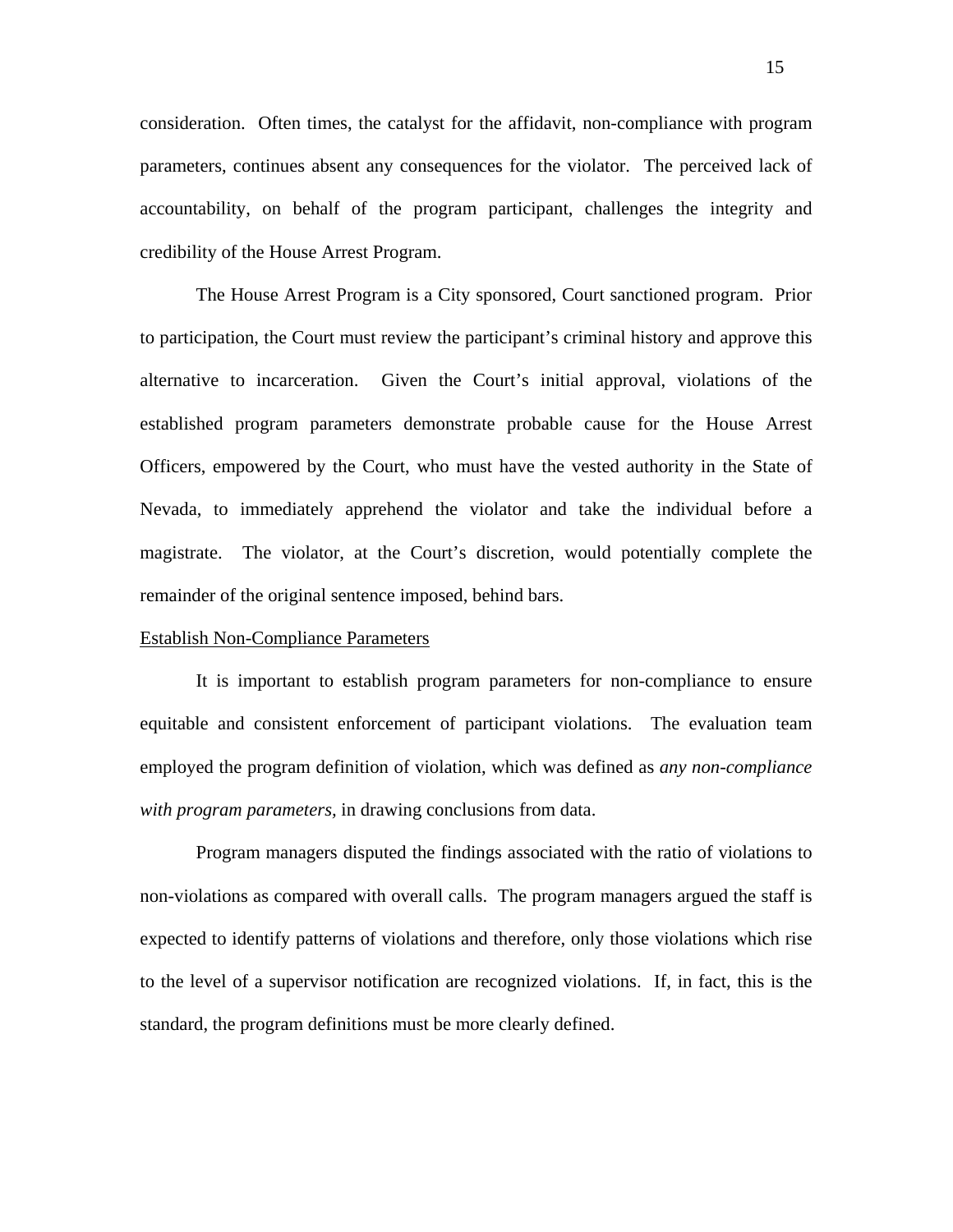#### Institute Uniform Reporting Requirements

 Strong consideration must be given to establishing uniform reporting requirements. This includes data entry, case file documentation and overall management. Presently, no consistency exists in the case files with respect to documented program participant activity, including the number or pattern of violations and the consequences imposed. This, potentially, creates vulnerability for the program itself, but may also result in future liability for the Court and the City as an organization.

The Municipal Court has already recognized this deficiency and will be implementing a technological advancement with Court Management System Program (CMS), currently under configuration, scheduled for implementation later this year (2007).

#### Transition to Global Positioning Satellite

 The Global Positioning System (GPS) is an electronic monitoring device that is attached to the offender's ankle and requires the participant to carry a pager device at all times. The GPS tracking system utilizes inclusion (allowable) or exclusion (restricted) zones to monitor participant movement. The system also possesses the ability to identify the exact location of the program participant at any time.

This sophisticated system, although a somewhat more costly monitoring alternative (estimated at \$2000.00 per unit), is far more effective than the traditional telephonic monitoring system, which is estimated to cost approximately \$12.00 per day. The increased cost is significantly less than the roughly \$100.00 per day required to incarcerate an offender and the ability to effectively monitor offender movement is exponentially improved when compared to the telephonic system. The projected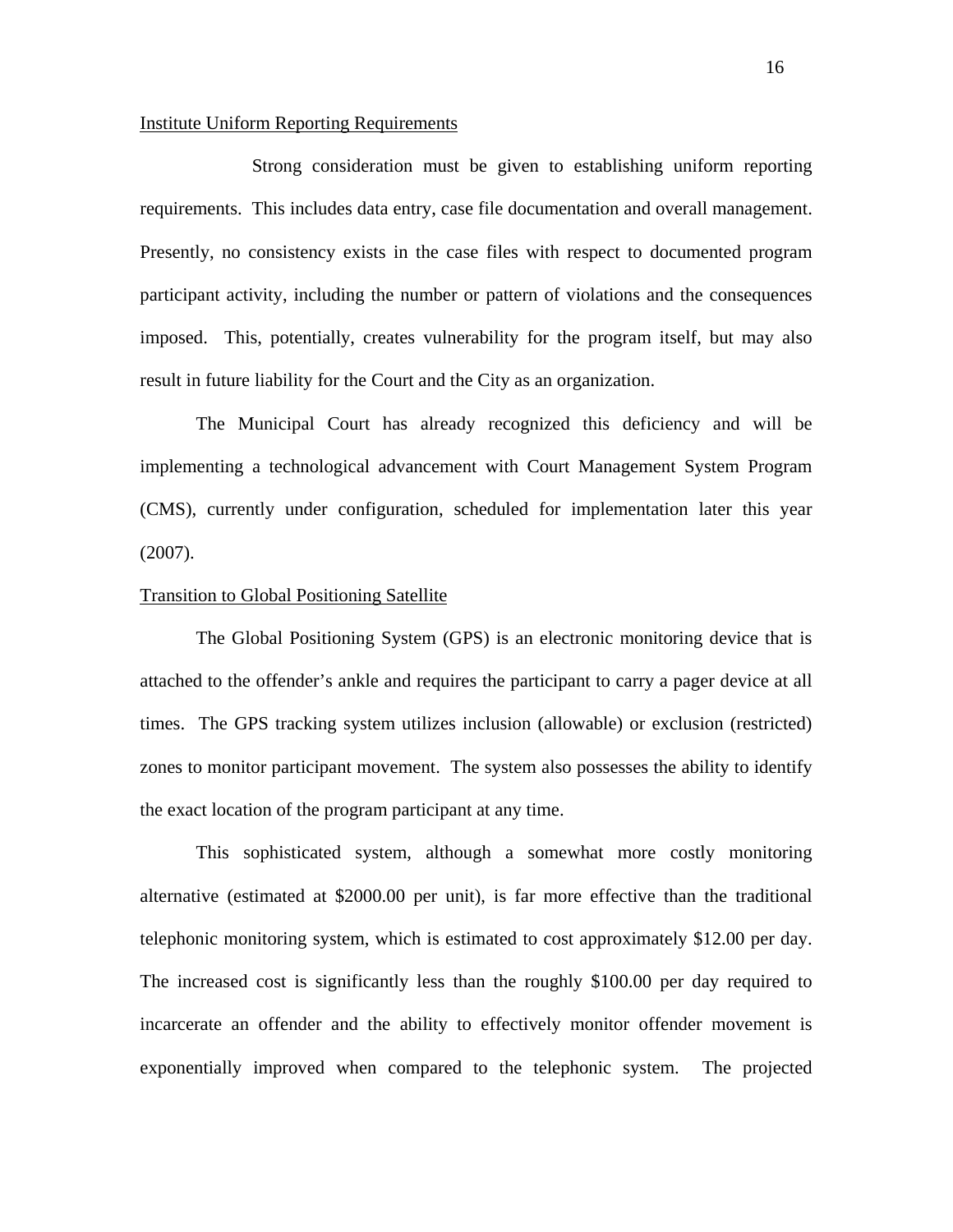outcome of transitioning to the GPS device is improved program compliance coupled with jail savings.

#### Liaison with Local Law Enforcement

 The key component to ensuring the House Arrest Program is successful is developing severe consequences for program violators. Currently, program participants experience few, if any sanctions for non-compliance activities. This evaluation team strongly suggests the Court partner with the primary law enforcement agency within their jurisdiction to apprehend program violators.

A strike team would be notified by the local monitoring agency when violations occur and the participating agencies would immediately identify the violator's location through the GPS device and would deploy the appropriate resources and tactics to immediately apprehend the suspect, remanding the individual into custody until such time the violator could be seen by a magistrate.

This program component will improve compliance, reduce the number of violations, increase the overall program integrity, improve public safety and it will ultimately reduce liability to the Court and the City. As it is now, the offender may violate during after hours and weekends, and they are not dealt with.

#### Peace Officer Certification

 Presently, the House Arrest Officer's do not possess Nevada State Peace Officer status as defined through the Peace Officer Standards of Training Commission (POST). Program administrators must give this serious consideration.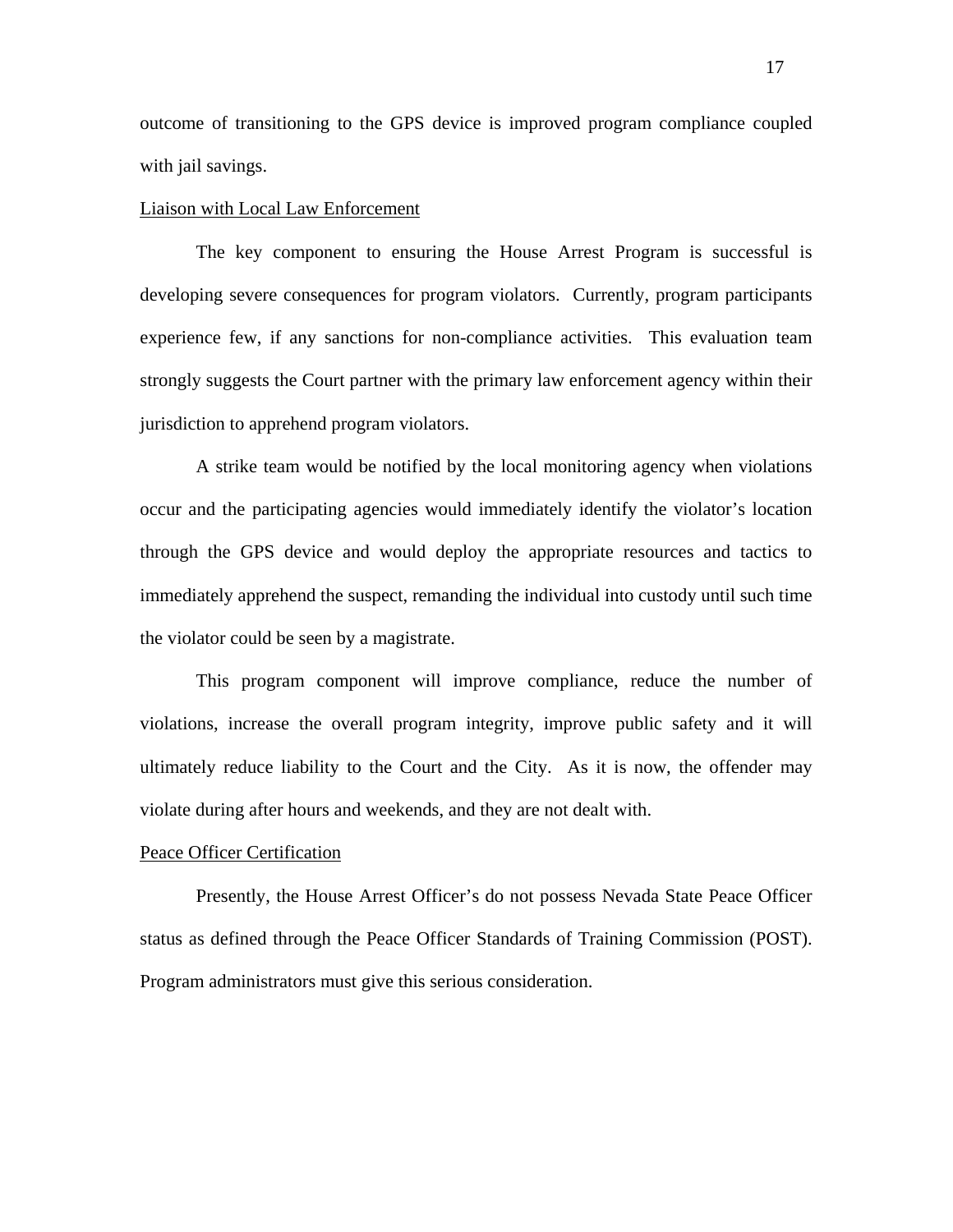The officers are responsible for entering the homes of offenders to install electronic monitoring devices, they are required to conduct residential and employment visits and therefore they must be trained in areas of legal issues, defensive tactics, arrest procedures, report writing, courtroom demeanor and testimony, among many other critical issues.

While classifying the House Arrest staff as peace officers will have a financial impact on the City, the consequences of failing to train the officers appropriately and ensuring they have the legal authority to perform their duties could potentially be far more costly in the event of a civil rights violation, a use of force incident or in the event of serious injury or death of the officer.

#### Stagger Current Staff

 Staff is presently deployed on the same weekly and hourly schedule. This team recommends program administrators consider the positive impact of staggering shifts to improve monitoring coverage. Program participants are informed, during the orientation, that staff is neither available after 5:00 P.M., nor on Friday, Saturday and Sunday. Such information may illicit non-compliant behavior; in fact, the results indicate violations peak during the identified after hour segments. Again, this adjustment is projected to improve program performance by reducing after hours violations.

#### After Hours/On-Call Monitoring & 24-Hour Coverage

 By establishing an after hours/on-call monitoring system and developing an oncall policy, this will can result in greater coverage, reducing the violations and temptation to violate. If participants know someone is on-call and responsive, they are undoubtedly less likely to violate. The House Arrest Program use to have staff on weekends and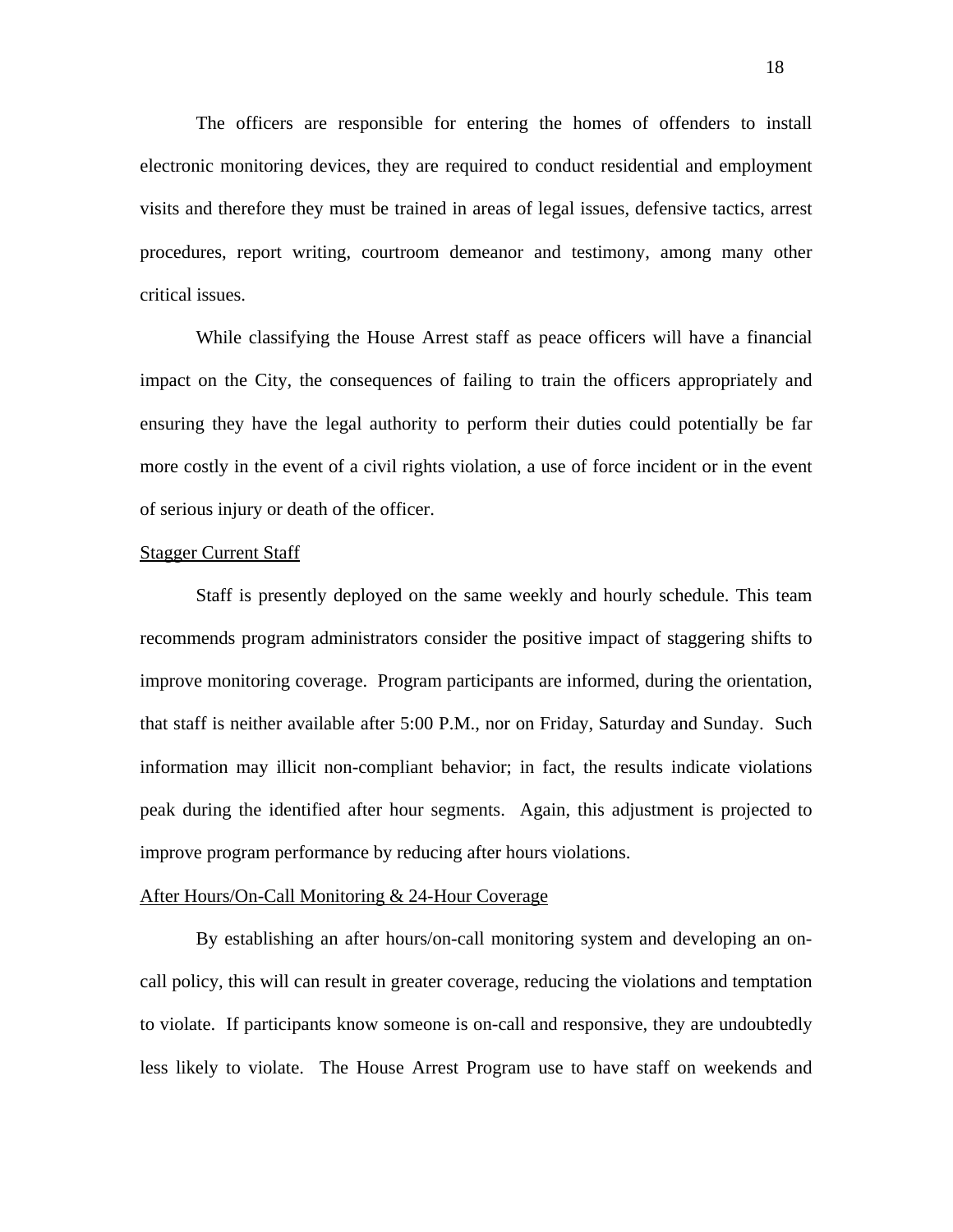during an interview with staff, there was disclosure that this had an impact on reduction of violations. Additionally, the results of our evolutions clearly show an increase in violations during a nine hour period when officers are not on duty.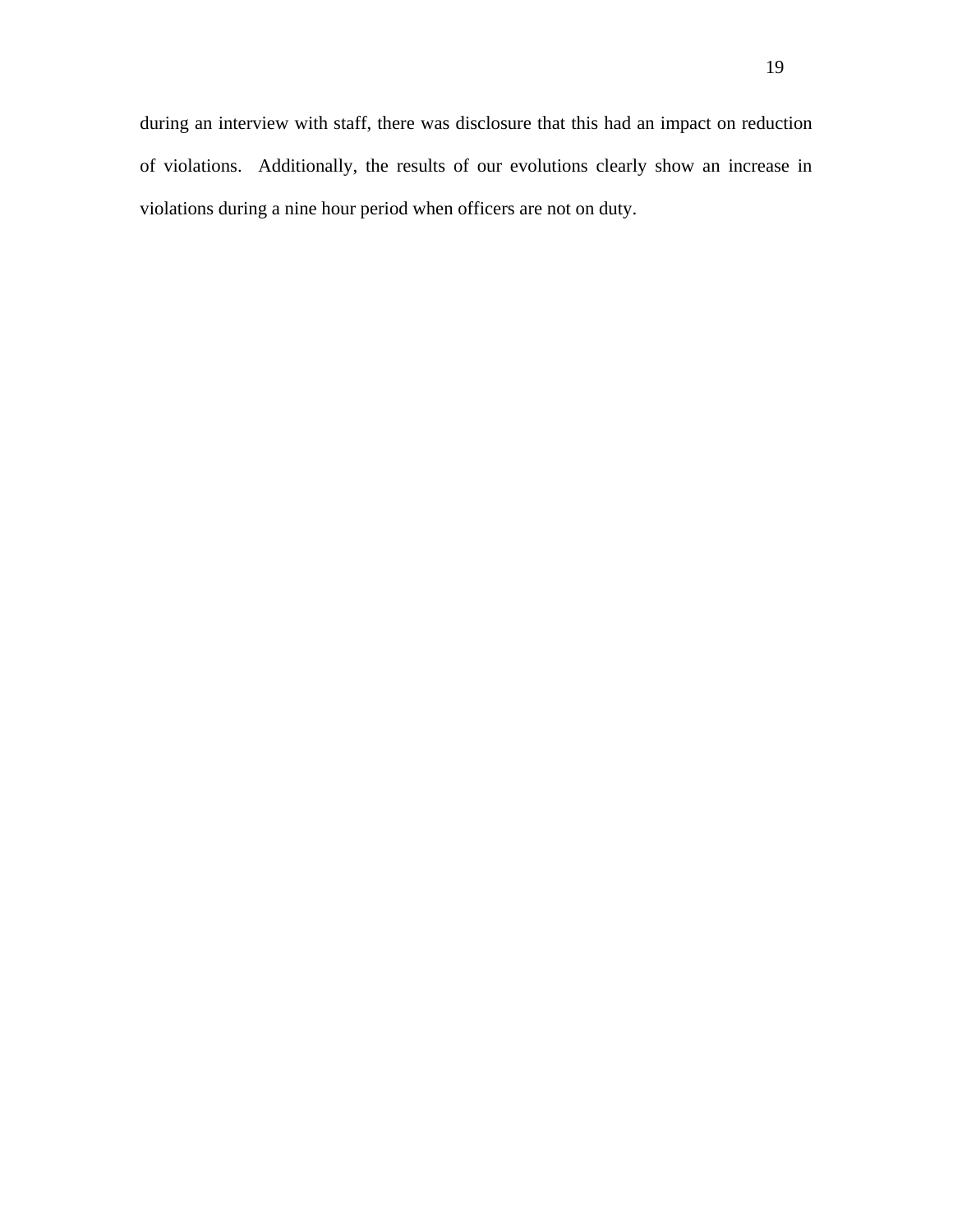#### **Conclusion**

With jail and prison populations bursting at the seams, alternatives to incarceration must be a priority consideration for local and state leaders. Offender growth nationwide is steady at approximately 6% (US DOJ, 2007), annually, but locally, the City of Las Vegas has identified a five (5) year offender growth trend of 10%, annually. This trend translated into future projections suggests the City's misdemeanant offender population will reach 3000 by the year 2020; roughly 2000 more inmates above the present daily average of 1144.

Local and state leaders must explore long term alternatives, as the tax payer supported funding sources for such projects cannot, effectively or will not sustain this level of projected growth. As an alternative, Legislators are re-evaluating existing and newly introduced criminal statues, with a potentially softer approach on crime in mind. Such an approach would be a complete disservice to the citizens of the communities our law enforcement officers serve. While altering standards may offer a reprieve in the offender population growth, it spells disaster for the many victims yet to come who may experience only injustice from our criminal justice system.

Alternatives to incarceration are more widely accepted by the public than ever before. The City of Las Vegas hosts a variety of specialty courts and supports a system of residential confinement for non-violent offenders. Over the past five (5) years, specialty courts have evolved, creating an innovative method of case management through the court system. Such programs deal exclusively with specific violators; for example, domestic violence court, DUI (driving under the influence) court, mental health court...etc. Residential confinement is another court sanctioned program gaining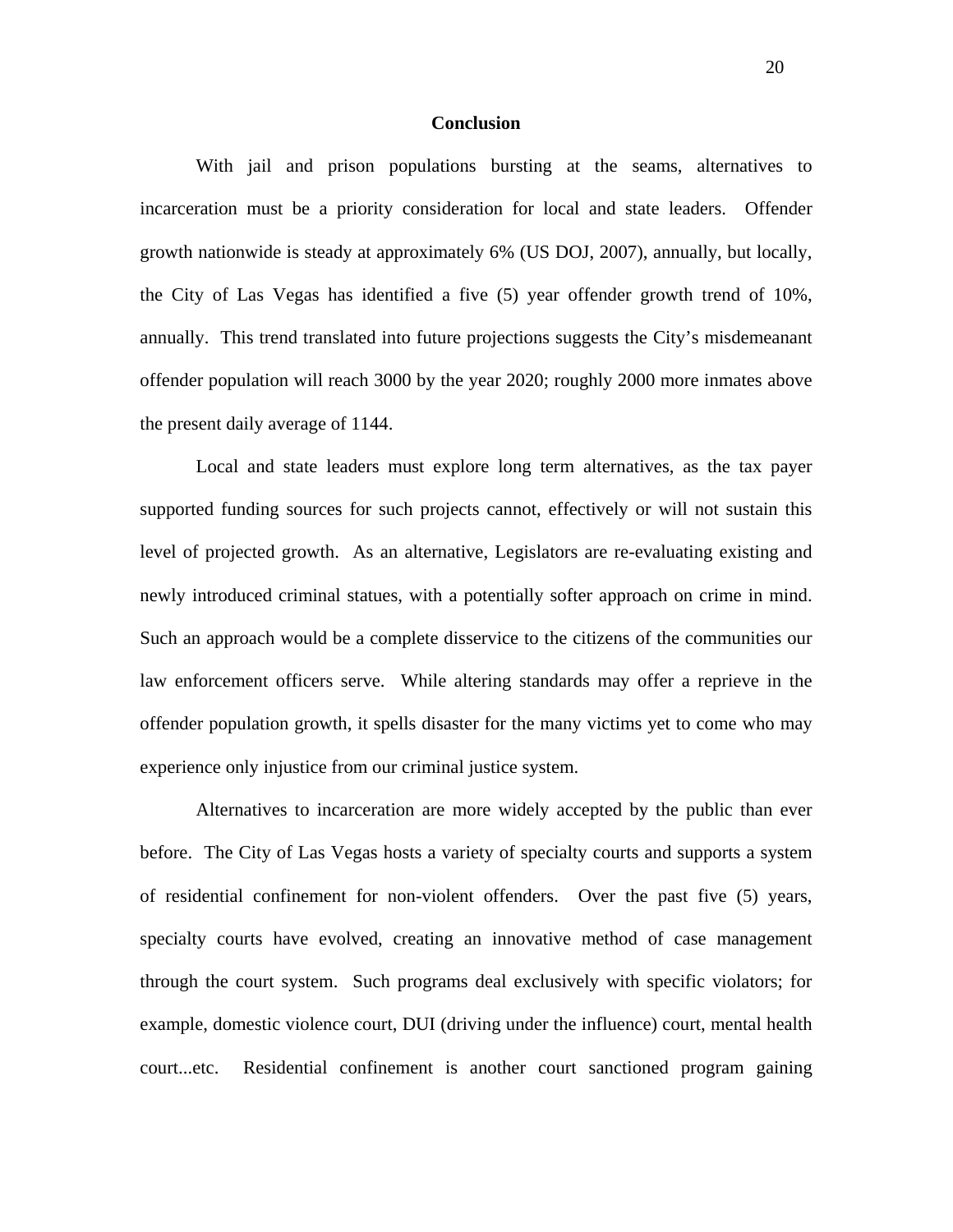popularity for all community stakeholders. This program is geared towards the nonviolent misdemeanor offender, often those with outstanding warrants of arrest or minor non-violent criminal backgrounds.

Both of these programs have demonstrated success. The House Arrest Program, in particular, has successfully existed for over 15 years, boasting an annual participation rate of 600 offenders. This work evaluated selected aspects of the House Arrest Program, focused on the telephonic monitoring aspect, specifically the number of number of reported violations, patterns of violations and the distribution or frequency of those violations after normal business hours and on the weekends, when the system is not monitored by House Arrest Staff.

The program concept is solid; it generates revenue, reduces jail costs and increases the available jail bed space. Close scrutiny of the program parameters has identified key areas in which recommended enhancements, to the existing program, will ensure the program's integrity, credibility and sustainability.